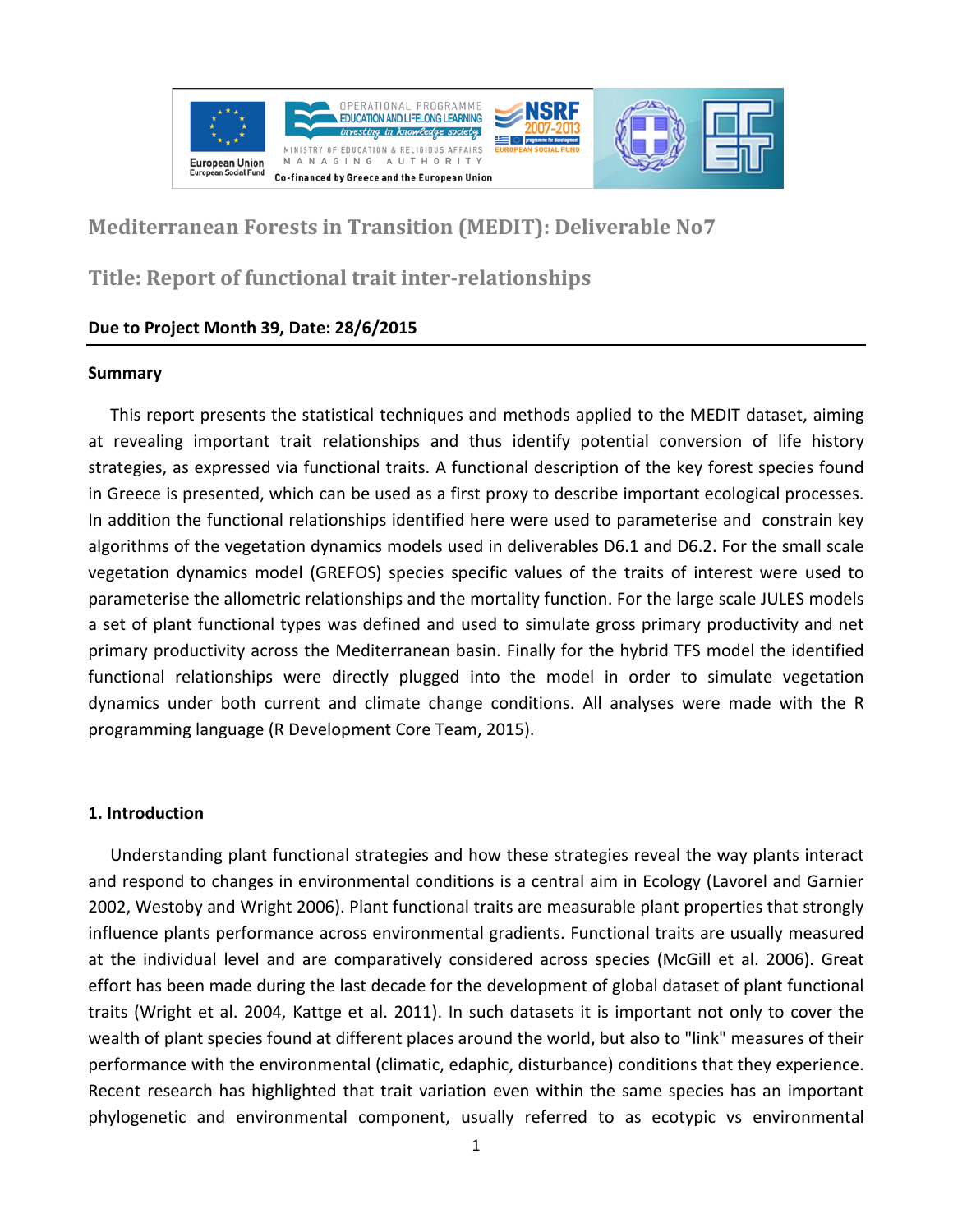plasticity (Fyllas et al. 2009, Niinemets 2015). Estimating and understanding these sources of variation in key functional characters is a "hot" issue in current ecological research.

The functional traits measured during the MEDIT field campaigns and laboratory work include:

- Leaf Area (L<sub>A</sub> [m<sup>2</sup>]) defined as the projected are of an individual leaf and related to the climatic and edaphic and conditions plants are experiencing. Smaller leaves are in generally favoured in environments of increased heat, cold, drought and nutrient stress,
- Leaf thickness ( $L_{th}$  [mm]) is frequently used as an indicator of plant water status and plays an important role in determining the physical strength of leaves.
- Leaf Mass per Area (LMA [gm<sup>-2</sup>]) is estimated as the dry mass to leaf area ratio. LMA is considered one of the key components of the leaf economic spectrum, with higher LMA leaves showing a higher leaf life span and lower nutrient concentrations and photosynthetic rates. Low LMA leaves work better in resource-poor environments Wilson et al. (1999).
- Leaf dry matter content (DMC  $[gg^{-1}]$ ) is the dry to water-saturated mass ratio of a leaf. LDMC is usually negatively correlated with the growth rate of a plant and positively correlated with leaf longevity. High LDMC species are assumed to be more tolerant to hazards such as herbivory and frequently illustrate lower decomposition rates.
- Leaf C concentration, i.e. the per dry mass leaf C content is relatively stable between plant species (45%). In general higher C content is found in species with higher LMA and leaf longevity.
- Leaf N and P concentration per unit dry leaf mass. N and P concentrations are usually related to LMA, while N concentration is also tightly associated to photosynthetic rate. Frequently the leaf N/P ratio is used as a index to assess whether plant growth is limited more by N or P with transition values around 14-16 mass basis.
- Leaf Ca, K, Mg concentration. The concentration of the so called macronutients are related to plant growth but the physiological mechanisms are still that regulate them have not yet been clearly identified.
- Wood density (g cm-3) is considered a key functional trait and it has been suggested as the central element of the wood economic spectrum (Chave et al. 2009). WD is measured as the dry weight of wood per wood volume and it is important for the stability, the defence the hydraulics and the growth potential of plants. It expresses the growth survival trade-off with low wood density species presenting higher growth rates and high wood density species having higher survival.
- Light saturated Photosynthetic Rate (Asat [µmol m<sup>-2</sup> s<sup>-1</sup>]) is used as a metric of metabolic capacity and average C assimilation. A<sub>sat</sub> scales with LMA, N and P concentration
- Leaf dark Respiration Rate  $(R_{dark})$  is a metabolic index that correlates with the average night-time respiration. It scales with other traits such as N and Asat. However comparing Rdark between species and among sites and time of year is challenging due to its sensitivity and acclimation to temperature.
- In addition to the above commonly used functional traits we have additionally quantified leaf carboxylation rate (Vmax) leaf electron transport rate (Jmax) and leaf stomatal conductance.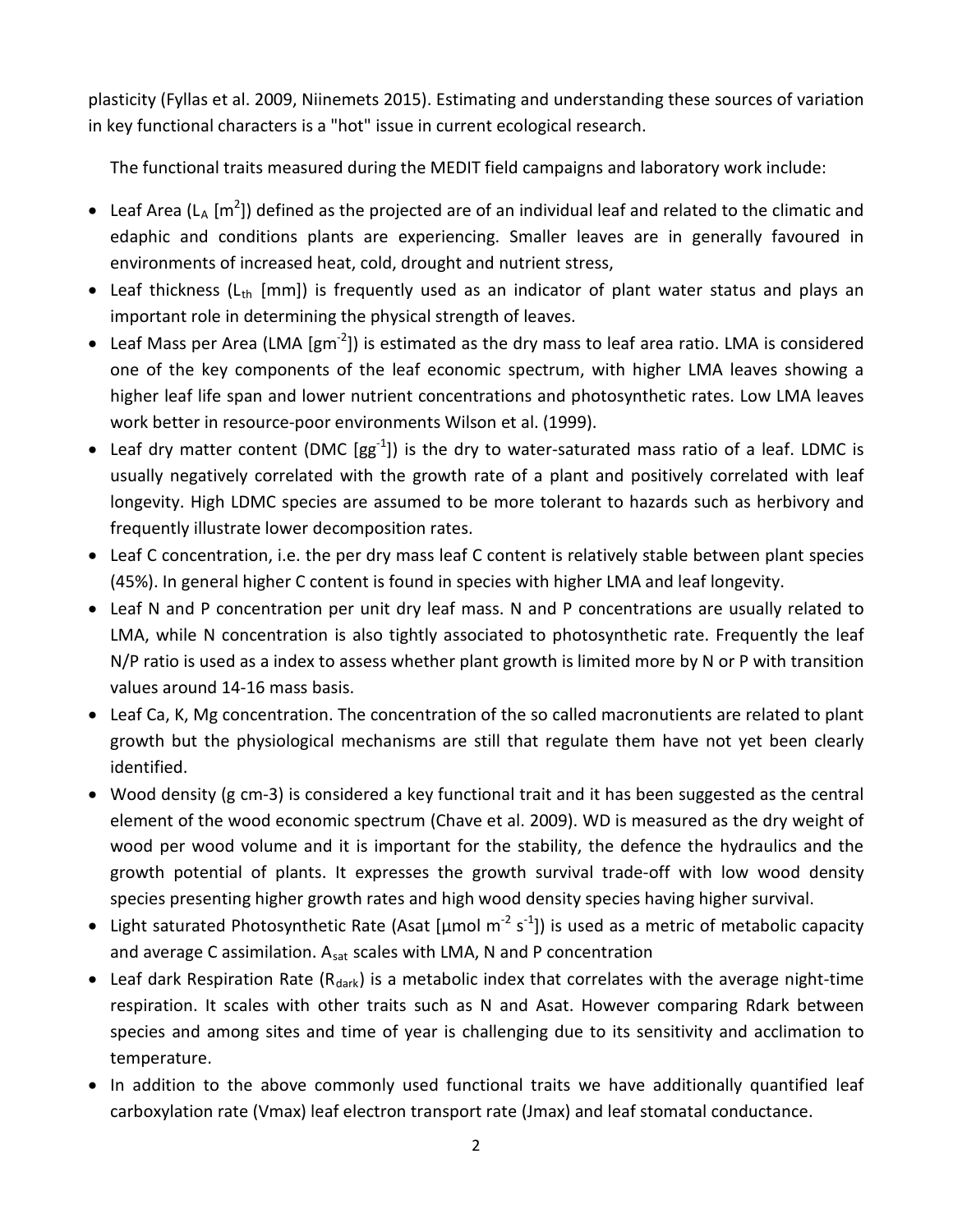Systematic research along this lines is missing for forest species found in Greece and the norteastern part of the Mediterranean Basin. One of the aims of the MEDIT project was to cover this research gap with an extensive network of plots covering the dominant forest species across a range of environmental conditions. Within MEDIT, plant traits for more than forty species have been systematically measured from the one of the southernmost mountains (Taygetos) in the country to one of the northernmost parts of the country (Rodopi). Across our study sites mean annual temperature ranged from 5.6<sup>o</sup>C to 16<sup>o</sup>C and total annual precipitation from 488 to 1197mm per year. All major forest soil types have been covered with soil properties like pH ranging from 4.6 to 8.5 and leaf N:P ratio ranging from 11.16 in *Abies cephalonica* stands to 22.75 in Mediterranean mixed woodlands.

In the analysis presented here we firstly explore the key interrelationships between the studied functional traits and then explore to what extent trait variation is explained by the environmental gradients identified within the MEDIT study sites network.

#### **2. Materials and Methods**

Within the MEDIT study plots at least ten trees of the dominant species were selected for leaf and branch sample collection. Sunlit leaf samples were used for estimating the leaf structural and chemical traits ( $L_A$ ,  $L_T$ ,  $M_A$ , DMC, C, N, P, Ca, Mg, K and S). The water saturated leaf mass and area were measured within 48 hours. All leaves were scanned with a portable scanner and then analysed in the Imaje-J software. Leaf samples were then stored and transported to the laboratory for measurements of dry mass (48h at 60 $^{\circ}$ C) and micro and macro nutrient concentrations. Leaf C, N, and S content were measured using an elemental analyser (LECO CNS200), leaf P was measured spectrophotometrically after acid digestion, leaf Ca and Mg content using atomic absorption spectroscopy and leaf K with a flame photometer. Branch wood density (WD) was also measured, using a sample from the branch oven dried for 48 h.

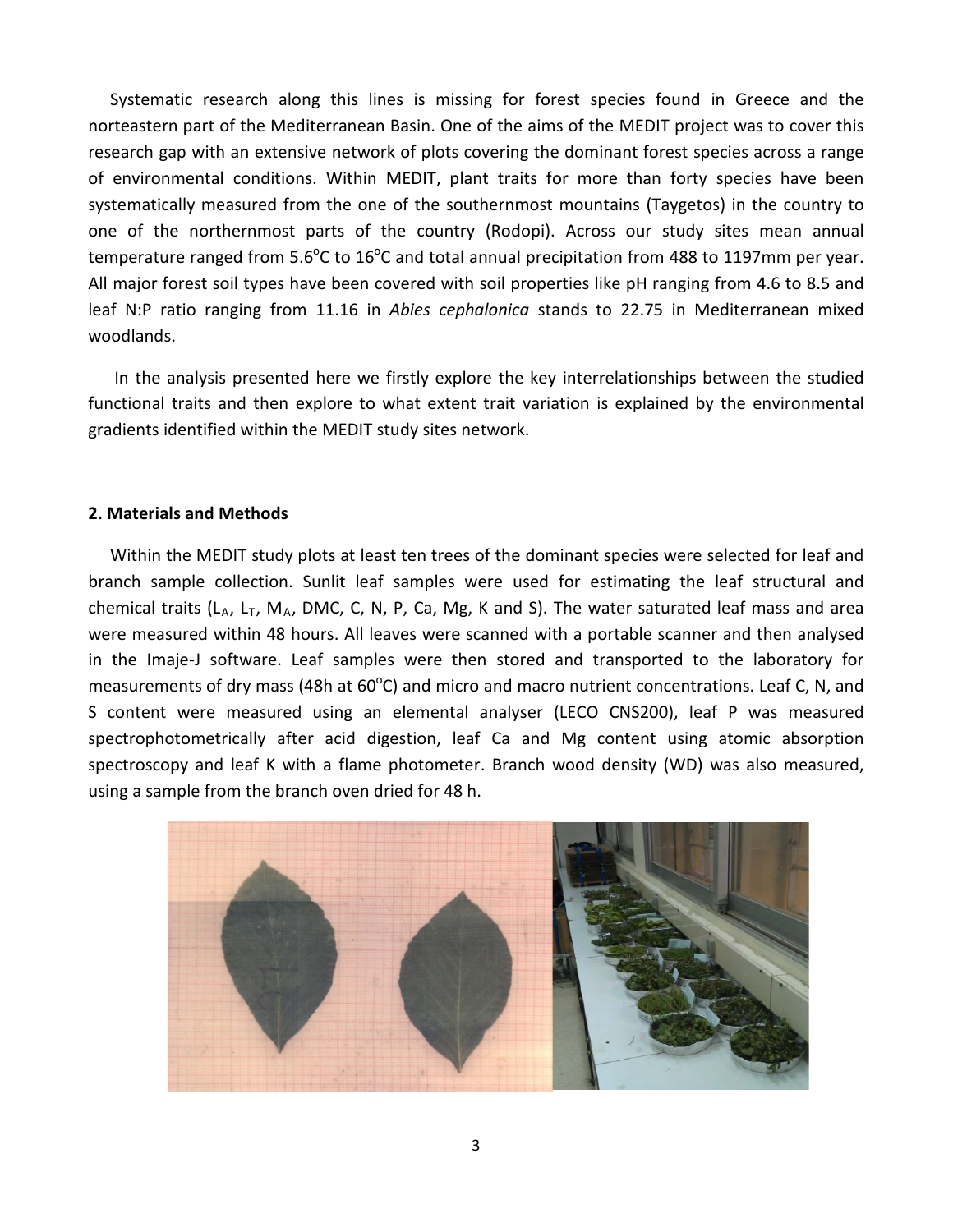

In the field, leaves from the same branches were used for conducting photosynthesis and respiration measurements using the LICOR-6400 gas analyzer. Three types of gas exchange measurements were performed. Instantaneous measurements of leaf photosynthesis where maximum stomatal conductance was estimated (gmax), light response curves (A-I) where Amax was estimated, and  $CO<sub>2</sub>$  response curves (A-Ci) where maximum carboxylation efficiency (Vmax) and electron transport rates (Jmax) were estimated.

In the first case the leaf was placed inside the chamber and was left to reach a stable state. Then the photosynthetic rate along with the respective stomatal conductance was recorded. Maximum stomatal conductance was extracted from all the instantaneous measurements taken.

To estimate Amax through the A-I measurements we programmed the LICOR to change the amount of Light in the chamber between 0 and 2000 PAR. The leaf was left to stabilise for 5 minutes and then three measurements were taken at each light level. We then used these data to fit the non rectangular hyperbolic equation (de Pury and Farquhar 1997) where the photosynthetic rate (A) at any given light level (I) is estimated by:

$$
A = \frac{a \cdot I + A_{\text{max}} - \sqrt{(a \cdot I + A_{\text{max}})^2 - 4 \cdot \theta \cdot a \cdot I \cdot A_{\text{max}}}}{2 \cdot \theta} - R_{dark}
$$

with *α* the initial slope of the light response curve and *θ* determining sharpness of the curve. We used an optimization function in R to estimate *α*, *Amax, θ* and *Rdark*.

In order to calculate Vmax and Jmax we programmed the gas exchange analyser to change  $CO<sub>2</sub>$ concentration in the chamber at a saturating light level (identified from the A-I curve for each species). CO<sub>2</sub> concentration was set to range between 0 and 2000 ppm. We then fitted the full A-Ci curve as reported in Domingues et al. (2010). The original R code to do that was provided from the first author of this paper and modified to the MEDIT dataset needs. In general this model assumes that photosynthetic rate is limited by either J or Vc based on  $CO<sub>2</sub>$  availability. This model was fit to each one of our A-Ci curves and the traits of interest were extracted.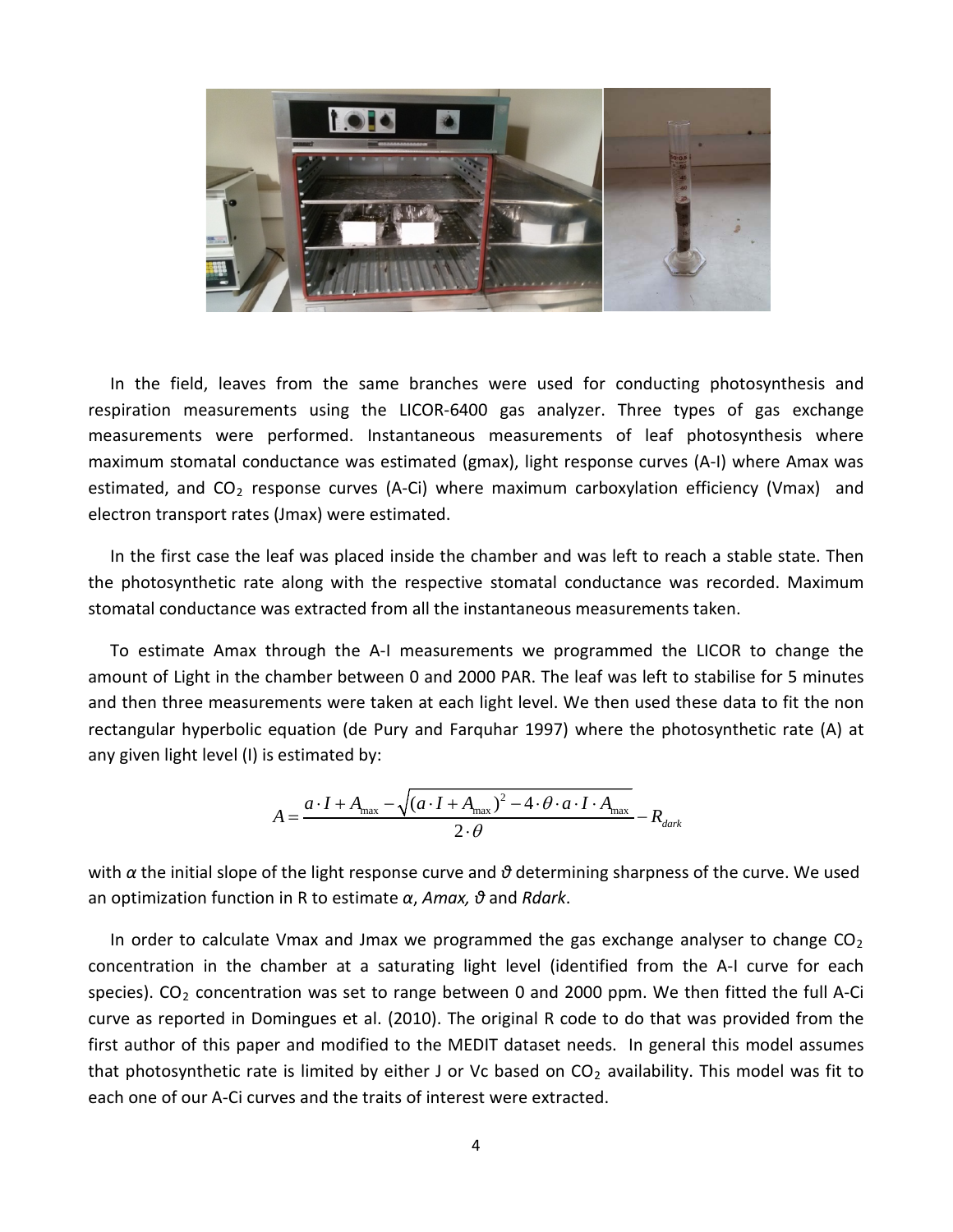At the end of the light and  $CO<sub>2</sub>$  response curves, the light source was turned off and the leaf was left in the dark inside the chamber for 5 minutes. Then respiration censuses were taken. The mean value of these measurements was used to estimate Rdark for each one of the studied trees. Typical measurements of the A-I and A-Ci curves are illustrated in the following figures.



Figure 1: Typical light (A-I) response curve on the left panel and CO<sub>2</sub> (A-Ci) response curve on the right panel

The following table (Table 1) provides a list of the traits measured and abbreviations used throughout this document.

|  |  | Table 1: Description of the functional traits measured during the MEDIT project |  |
|--|--|---------------------------------------------------------------------------------|--|
|--|--|---------------------------------------------------------------------------------|--|

| <b>Functional Trait</b>                      | Symbol     | Units                                                |
|----------------------------------------------|------------|------------------------------------------------------|
| Leaf Area                                    | $L_A$      | $\text{cm}^2$                                        |
| Leaf Thickness                               | $L_T$      | mm                                                   |
| Leaf dry Mass per Area                       | <b>LMA</b> | $\mathbf{g}$ m <sup>-2</sup>                         |
| Leaf dry matter content                      | <b>DMC</b> | $g g^{-1}$                                           |
| Branch wood density                          | WD         | $rac{g}{2}$ cm <sup>-3</sup>                         |
| Leaf Nitrogen content                        | N          | mgg                                                  |
| Leaf Phosphorous content                     | P          | $mgg^{-1}$                                           |
| Leaf Calcium content                         | Ca         | mg g                                                 |
| Leaf Magnesium content                       | Mg         | $mg g^3$                                             |
| Leaf Potassium content                       | К          | $mg g^{-1}$                                          |
| Leaf Photosynthetic rate at light saturation | Amax       | $\mu$ mol m $\sqrt{2}$ s <sup>-1</sup>               |
| Leaf dark respiration                        | Rdark      | $\mu$ mol m <sup>-2</sup> s <sup>-1</sup>            |
| Maximum carboxylation capacity               | Vmax       | $\mu$ mol m <sup>-<math>2\text{ s}^{-1}</math></sup> |
| Maximum electron transport rate              | Jmax       | $\mu$ mol m <sup>-2</sup> s <sup>-1</sup>            |
| Maximum stomatal conductance                 | gmax       | $m s-1$                                              |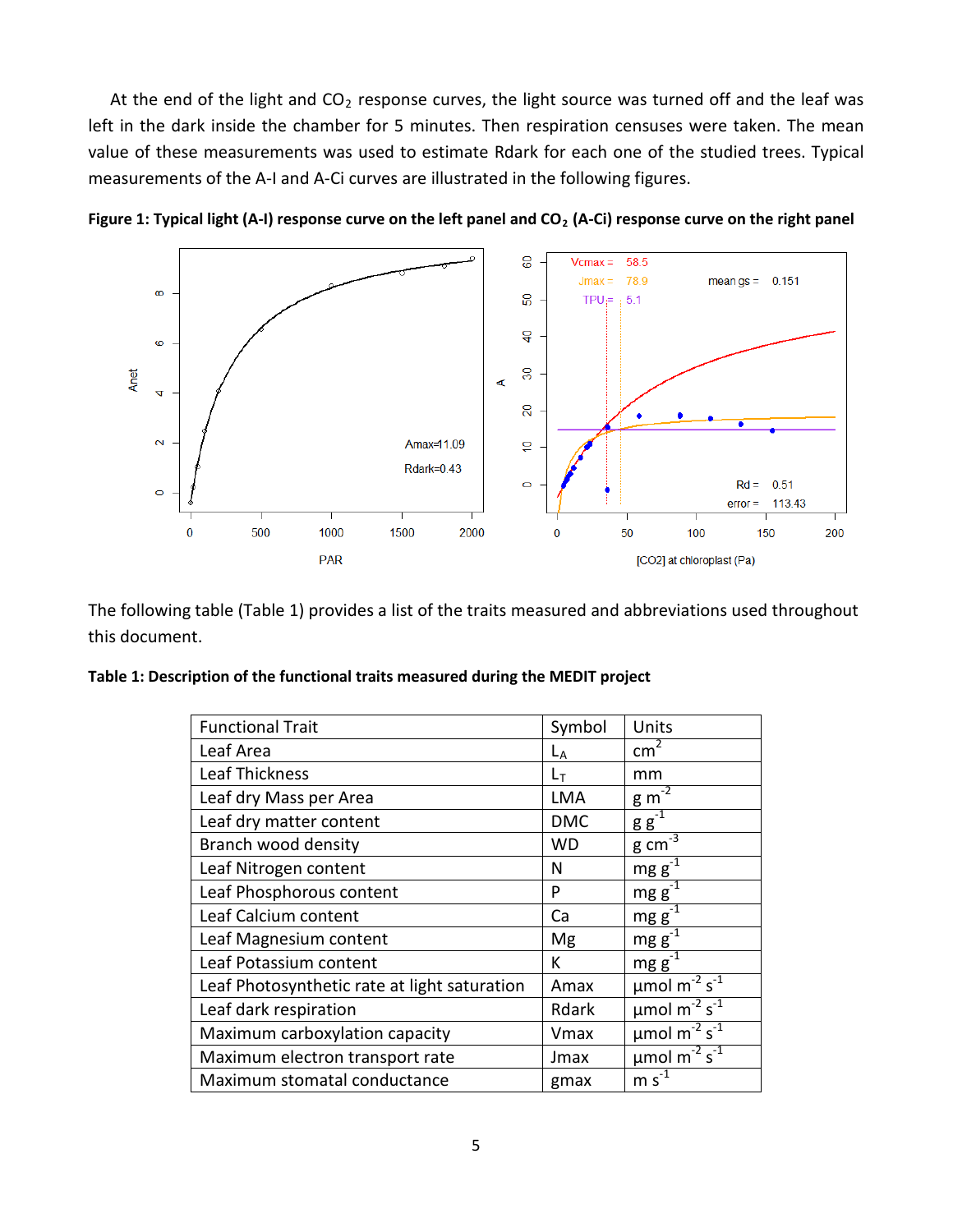### **3. Results**

All these functional characters were then assembled in a database and linked through the tree id tag. The structure of the MEDIT dataset is described in Deliverable 6 (D4.1). We initially explored the distribution of each functional character and tested for normality using a Shapiro-Wilk test. Most of them did not follow a normal distribution and were thus  $log_{10}$  transformed for further analysis. The following figure presents the distributions of some key characters related to leaf structure (upper panel), leaf chemistry (mid panel) and fluxes (lower panel). Significant trait variation was observed for most characters. For example leaf area (LA) ranged between 0. 01 and 200 cm<sup>2</sup>, leaf mass per area  $(M_A)$  from 40 to 300 g m<sup>-2</sup> and leaf thickness from 0.01 to 0.8 mm. In terms of leaf chemistry leaf C content ranged between 40 to 50 mg g<sup>-1</sup>, leaf N from 5 to 40 mg g<sup>-1</sup> and leaf P from 0.1 to 4 mg g<sup>-1</sup>. Leaf light saturated photosynthesis (A<sub>max</sub>) ranged between 3 and 25  $\mu$ mol m<sup>-2</sup> s<sup>-1</sup>, dark respiration (R<sub>dark</sub>) from 0.5 to 5 µmol m<sup>-2</sup> s<sup>-1</sup> while the carboxylation rate (Vmax) between 25 and 150 µmol m<sup>-2</sup> s<sup>-</sup>  $1$ . This range is considered to have two main source of variation: the genetic (ecotypic) and environmental (plastic) component. The analysis applied to account for these components is described later on (Niinemets 2014).



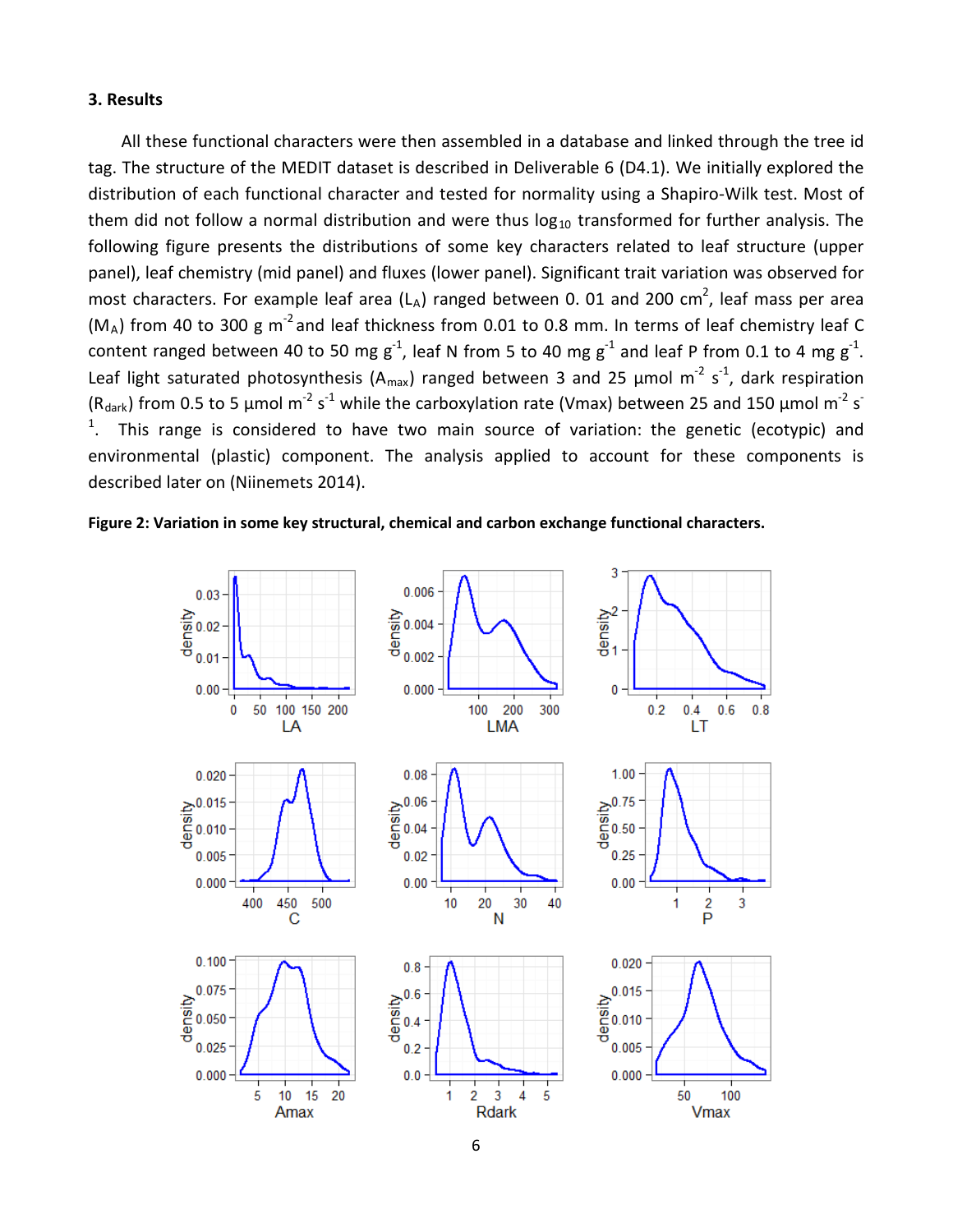# *3.1 Functional Traits and Plant Functional Types*

We explored for differences in the functional traits of interest between plant functional types (PFTs). Three PFTs were *a priori* defined namely, the conifers group (CO), the evergreen broadleaved group (EB) and the deciduous broadleaved group (DB). A repeated measures ANOVA was applied for each log10 transformed functional character with results summarised in Table 2 and the following figures.

| Table 2. Analysis of variance for the key functional traits studied in MEDIT. A significant difference (p<0.001) |
|------------------------------------------------------------------------------------------------------------------|
| in the mean PFT trait value was observed for all traits apart from Rd.                                           |

| Trait | F     | р       |
|-------|-------|---------|
| $L_A$ | 130.6 | < 0.001 |
| Lth   | 111.7 | < 0.001 |
| LMA   | 124.1 | < 0.001 |
| DMC   | 4.6   | 0.016   |
| N     | 299.9 | < 0.001 |
| P     | 76.4  | < 0.001 |
| Cа    | 76.4  | < 0.001 |
| Mg    | 24.2  | < 0.001 |
| к     | 9.2   | 0.001   |
| Asat  | 3.8   | 0.031   |
| Rd    | 2.3   | 0.112   |
| gmax  | 14.3  | < 0.001 |
| WD    | 49.9  | < 0.001 |

**Figure 3: Mean values of key leaf structural traits for the three PFTs.**

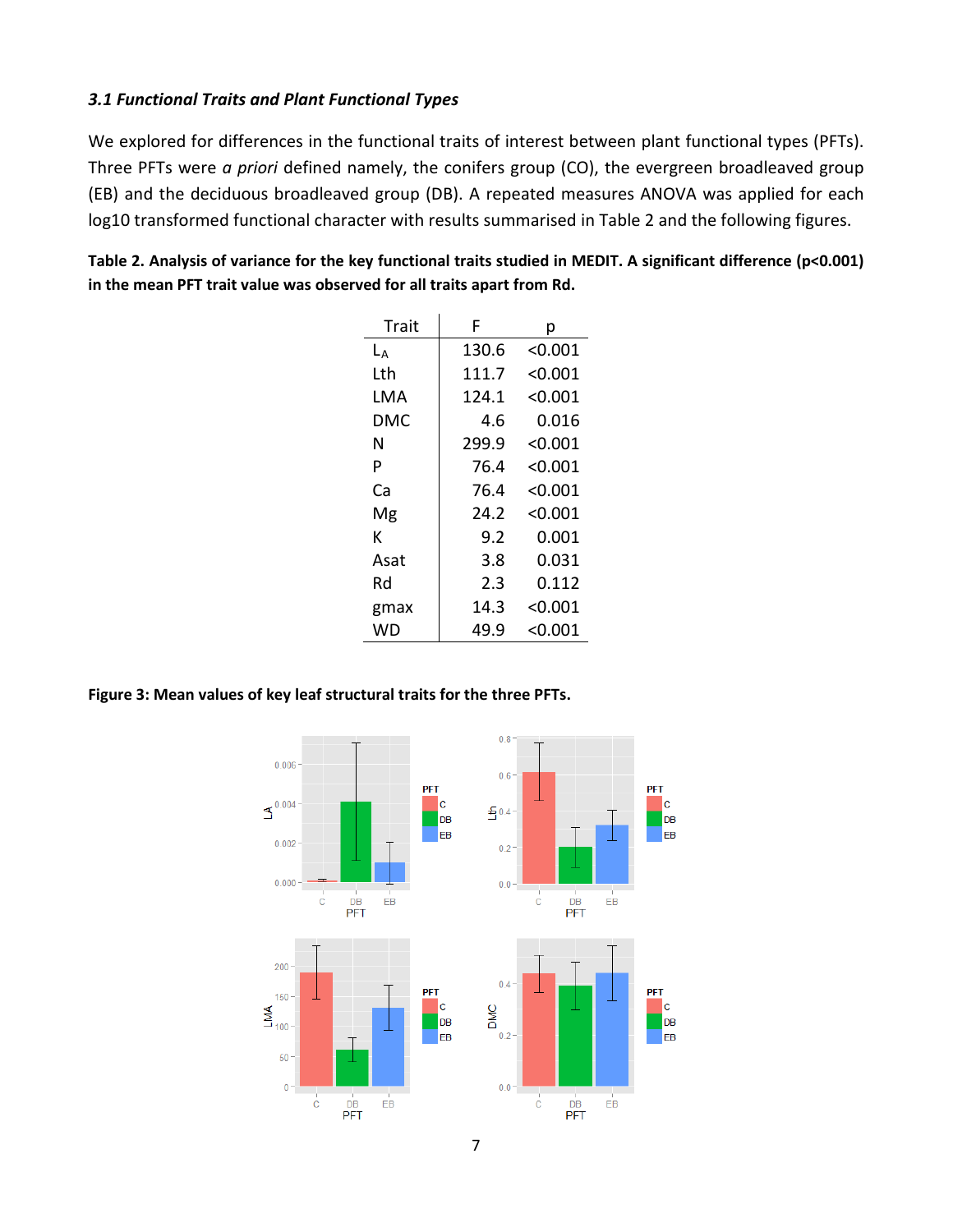

**PFT** 

**PFT** 

 $\vert c \vert$ 

 $DB$ 

EB

 $\vert c \vert$ 

DB

EB

**Figure 4: Mean values of key leaf chemical traits for the three PFTs.**

# **Figure 5: Mean values of key leaf gas exchange traits and WD for the three PFTs.**

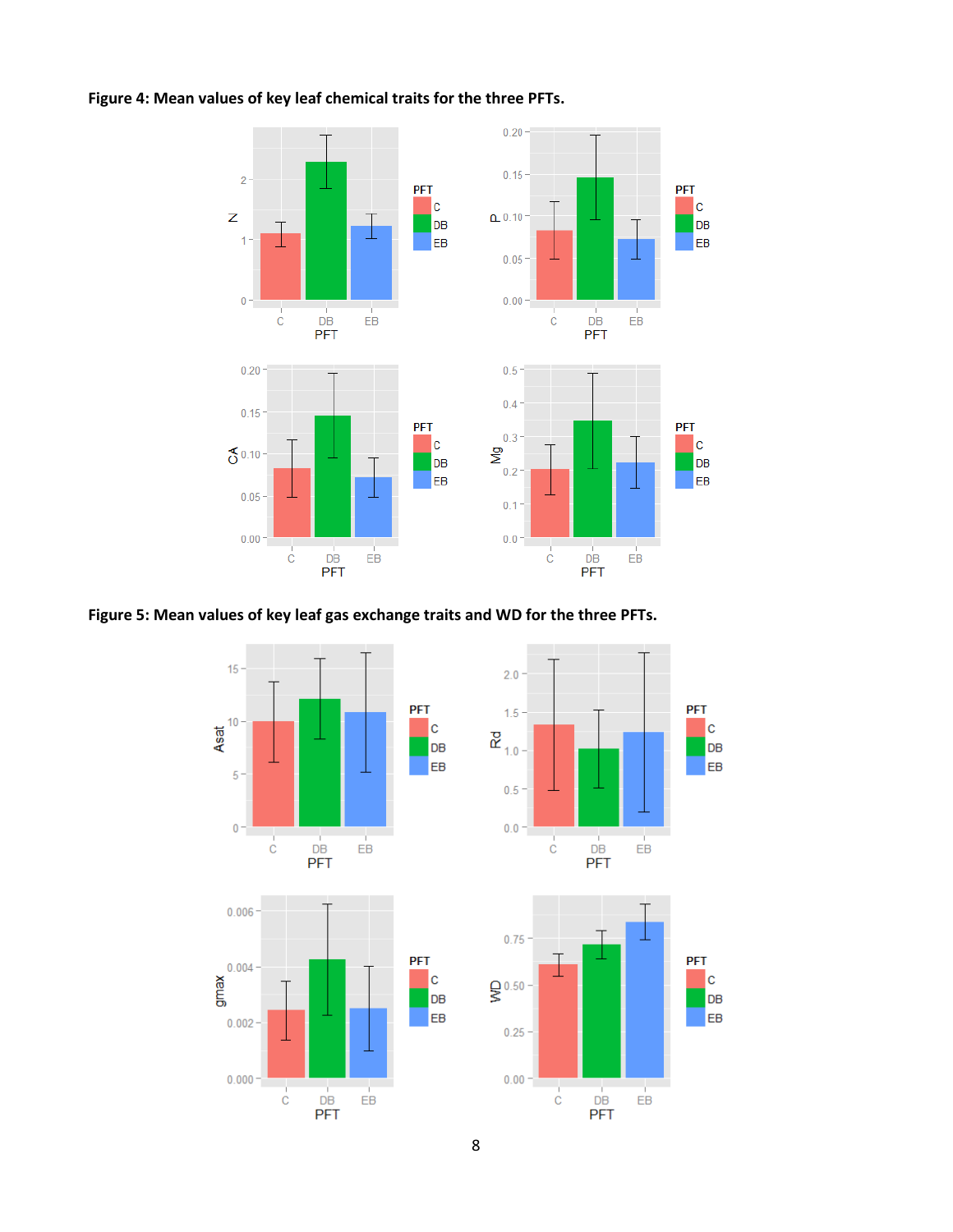All functional characters indicated a significant difference between PFTs apart from Rd. Leaf area, nutrients concentration and Asat was higher in DB species. Lth and LMA was higher in the CO type while DMC and WD was higher in the EB type. These differences are in agreement with what was expected from the general description of plant strategies for the PFTs of interest. DB are presenting high photosynthetic rates and nutrient concentrations as they need to photosynthetically accumulate C in a shorter time period due to their deciduous leaf habit. CO are known to have a longer leaf longevity and thus are expected to have a higher LMA. Finally EB are experiencing harsh drought conditions and thus have evolved traits related to a tolerant life strategy expressed by increased WD and DMC. DMC is also related to the leaf sclerophylly.

#### *3.2 Species Functional Traits*

As a second step to our analysis we estimated the mean trait values per species. The values for the most important functional characters are summarised in table 3. Note that in this table functional variation between sites is not taken into account, rather a general description of the expected values per species is given. This table can be used as a first proxy to functionally describe the most important forest tree species found in Greece. *Pinus nigra* presented the highest LMA followed by *Pinus brutia.*  The highest nutrient concentations were observed in broadleaved species such *as Juglans regia, Corylus avellana* and *Castanea sativa*. The lowest WD indicating fast growth and mortality rates was observed in species like *Salix alba*, *Cercis siliquastrum* and *Pinus sylvestris* while typical Mediterranean sclerophylls like *Phyllirea latifolia* and *Quercus coccifera* illustrated the highest WD. The highest light saturated photosynthetic rates were observed in *Pinus brutia, Cotinus coggygria* and *Fraxinus excelsior* and the lowest ones in the two fir species i.e. *Abies borisii* and *Abies cephalonica*. Respiration was also high in *Abies cephalonica and Picea abies* with the lowest rates observed in *Carpinus orientalis* and *Pinus sylvestris.*

The species mean traits table was then used to identify relationships between the functional traits of interest. We applied Standardised Major Axis (SMA) regression techiques to identify potential traits intercorrelations. We used the smatr package in the R statistical language. Some key associations are presented in the following tables. A positive relationship between leaf thickness and LMA was observed indicating that higher LMA leaves are in general thicker. Such leaves also have a higher C concentration but relatively lower N and P concentrations. N and P scale positively and the same hold true for Asat and maximum stomatal conductance.

**Table 3: Mean Trait values per species. NA indicate non available measurements. These values can be used to give a general functional description of the dominant forest species in Greece.**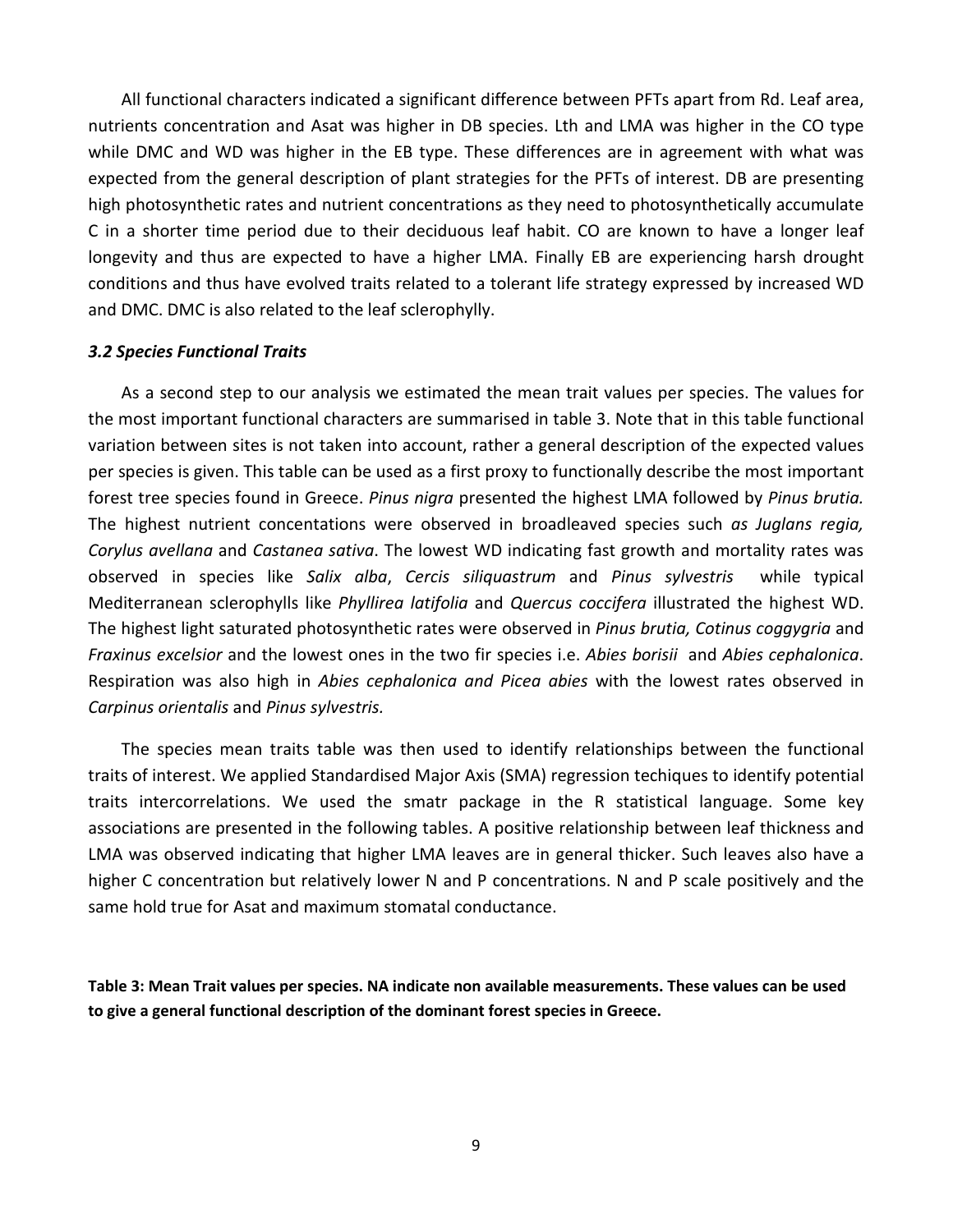| <b>Species</b>       | LA      | Lth   | <b>DMC</b> | <b>LMA</b> | C         | N         | P         | Ca        | Mg        | K         | <b>WD</b> | Asat      | Rd        | gmax      |
|----------------------|---------|-------|------------|------------|-----------|-----------|-----------|-----------|-----------|-----------|-----------|-----------|-----------|-----------|
| Abies borisii        | 0.00005 | 0.510 | 0.408      | 158.569    | 46.791    | 1.083     | 0.089     | 0.969     | 0.180     | 1.264     | 0.617     | 5.973     | 1.580     | 0.0015    |
| Abies cephalonica    | 0.00005 | 0.615 | 0.461      | 187.437    | 48.059    | 1.057     | 0.092     | 0.885     | 0.225     | 1.094     | 0.609     | 7.569     | 1.870     | 0.0019    |
| Acer campestre       | 0.00149 | 0.130 | 0.381      | 47.814     | 43.933    | 2.140     | 0.134     | 1.363     | 0.350     | 1.317     | 0.736     | 8.913     | 0.852     | 0.0021    |
| Acer obtusatum       | 0.01513 | 0.105 | 0.336      | 41.094     | 43.685    | 2.755     | 0.203     | 1.275     | 0.255     | 2.530     | 0.660     | 8.056     | 0.904     | 0.0019    |
| Acer platanoides     | 0.01285 | 0.105 | 0.340      | 39.578     | 48.430    | 2.065     | 0.184     | 2.190     | 0.495     | 2.460     | 0.663     | 14.635    | NA        | 0.0009    |
| Arbutus andrachne    | 0.00300 | 0.377 | 0.380      | 131.350    | 46.702    | 1.383     | 0.083     | 1.090     | 0.269     | 1.688     | 0.808     | 14.365    | 1.859     | 0.0030    |
| Arbutus unedo        | 0.00196 | 0.339 | 0.353      | 102.881    | 48.162    | 1.041     | 0.060     | 1.104     | 0.262     | 1.131     | 0.735     | 10.479    | 1.013     | 0.0021    |
| Betula pendula       | 0.00174 | 0.169 | 0.347      | 50.838     | <b>NA</b> | <b>NA</b> | <b>NA</b> | <b>NA</b> | NA        | <b>NA</b> | 0.650     | 14.497    | 0.902     | 0.0035    |
| Carpinus orientalis  | 0.00127 | 0.107 | 0.377      | 44.325     | 43.307    | 2.063     | 0.116     | 1.797     | 0.320     | 1.127     | 0.736     | 7.518     | 0.603     | 0.0023    |
| Castanea sativa      | 0.00777 | 0.311 | 0.352      | 71.748     | 45.050    | 2.818     | 0.175     | 0.724     | 0.529     | 1.368     | 0.655     | 12.905    | 1.004     | 0.0070    |
| Cercis siliguastrum  | 0.00704 | 0.210 | 0.281      | 64.706     | 44.875    | 2.470     | 0.192     | 0.705     | 0.200     | 2.295     | 0.530     | 13.161    | 1.483     | 0.0029    |
| Cornus mas           | 0.00170 | 0.127 | 0.264      | 37.755     | 41.180    | 2.345     | 0.188     | 1.630     | 0.540     | 3.695     | 0.762     | 8.945     | 1.013     | 0.0023    |
| Corylus avellana     | 0.00611 | 0.233 | 0.315      | 35.159     | 47.430    | 2.880     | 0.135     | 0.640     | 0.270     | 0.710     | 0.559     | 7.765     | 1.423     | 0.0027    |
| Cotinus coggygria    | 0.00340 | 0.247 | 0.349      | 67.895     | 44.242    | 2.090     | 0.124     | 1.574     | 0.266     | 1.774     | 0.577     | 17.992    | 1.258     | 0.0061    |
| Fagus sylvatica      | 0.00311 | 0.161 | 0.374      | 49.697     | 44.879    | 2.198     | 0.126     | 0.877     | 0.313     | 1.379     | 0.708     | 11.570    | 0.836     | 0.0042    |
| Fraxinus excelsior   | 0.00200 | 0.240 | 0.337      | 68.838     | <b>NA</b> | <b>NA</b> | <b>NA</b> | <b>NA</b> | NA        | <b>NA</b> | 0.688     | <b>NA</b> | <b>NA</b> | <b>NA</b> |
| Fraxinus ornus       | 0.00210 | 0.170 | 0.322      | 59.851     | 44.360    | 1.833     | 0.107     | 1.373     | 0.443     | 1.290     | 0.732     | 14.309    | 1.126     | 0.0050    |
| Ilex aquifolium      | 0.00292 | 0.470 | 0.364      | 145.807    | 47.330    | 1.050     | 0.091     | 0.940     | 0.320     | 1.520     | 0.703     | 4.998     | 0.192     | 0.0010    |
| Juglans regia        | 0.01059 | 0.100 | 0.677      | 66.701     | 44.950    | 2.900     | 0.309     | 2.050     | 0.880     | 2.710     | 0.630     | 13.938    | 1.196     | 0.0070    |
| Malus communis       | 0.00073 | 0.170 | 0.153      | 34.413     | 43.380    | 2.790     | 0.209     | 1.240     | 0.780     | 4.660     | 0.772     | 11.285    | 0.947     | 0.0048    |
| Ostrya carpinifolia  | 0.00239 | 0.161 | 0.407      | 53.767     | 44.260    | 2.236     | 0.119     | 1.556     | 0.307     | 1.494     | 0.719     | 11.828    | 0.961     | 0.0040    |
| Phyllirea latifolia  | 0.00031 | 0.278 | 0.473      | 134.740    | 48.450    | 1.324     | 0.073     | 1.251     | 0.205     | 1.165     | 0.837     | 12.320    | 1.701     | 0.0030    |
| Picea abies          | 0.00003 | 0.681 | 0.424      | 160.706    | <b>NA</b> | NА        | <b>NA</b> | <b>NA</b> | NA        | NA        | 0.583     | 7.623     | 2.317     | 0.0012    |
| Pinus brutia         | 0.00017 | 0.694 | 0.419      | 194.039    | <b>NA</b> | <b>NA</b> | <b>NA</b> | <b>NA</b> | <b>NA</b> | <b>NA</b> | 0.593     | 17.638    | 0.823     | 0.0034    |
| Pinus halepensis     | 0.00010 | 0.482 | 0.468      | 157.485    | 47.633    | 1.261     | 0.083     | 0.703     | 0.260     | 1.117     | 0.658     | 12.275    | 1.154     | 0.0024    |
| Pinus nigra          | 0.00017 | 0.695 | 0.427      | 227.426    | 47.247    | 1.067     | 0.073     | 0.514     | 0.175     | 0.965     | 0.602     | 10.591    | 1.140     | 0.0028    |
| Pinus sylvestris     | 0.00008 | 0.597 | 0.394      | 166.522    | <b>NA</b> | <b>NA</b> | <b>NA</b> | <b>NA</b> | <b>NA</b> | <b>NA</b> | 0.553     | 13.573    | 0.695     | 0.0032    |
| Pistacia terebinthus | 0.00122 | 0.173 | 0.413      | 84.538     | 45.234    | 2.236     | 0.129     | 1.194     | 0.282     | 1.390     | 0.794     | 11.844    | 1.175     | 0.0039    |
| Populus tremula      | 0.00224 | 0.223 | 0.440      | 67.311     | <b>NA</b> | <b>NA</b> | <b>NA</b> | NА        | NА        | NА        | 0.642     | 15.410    | 1.172     | 0.0039    |
| Prunus spp           | 0.00353 | 0.073 | 0.497      | 57.625     | 44.180    | 1.967     | 0.150     | 1.860     | 0.460     | 2.633     | 0.766     | 11.311    | 0.807     | 0.0038    |
| Quercus cerris       | 0.00393 | 0.196 | 0.395      | 67.197     | 45.021    | 2.277     | 0.151     | 0.781     | 0.246     | 1.402     | 0.759     | 12.491    | 1.648     | 0.0034    |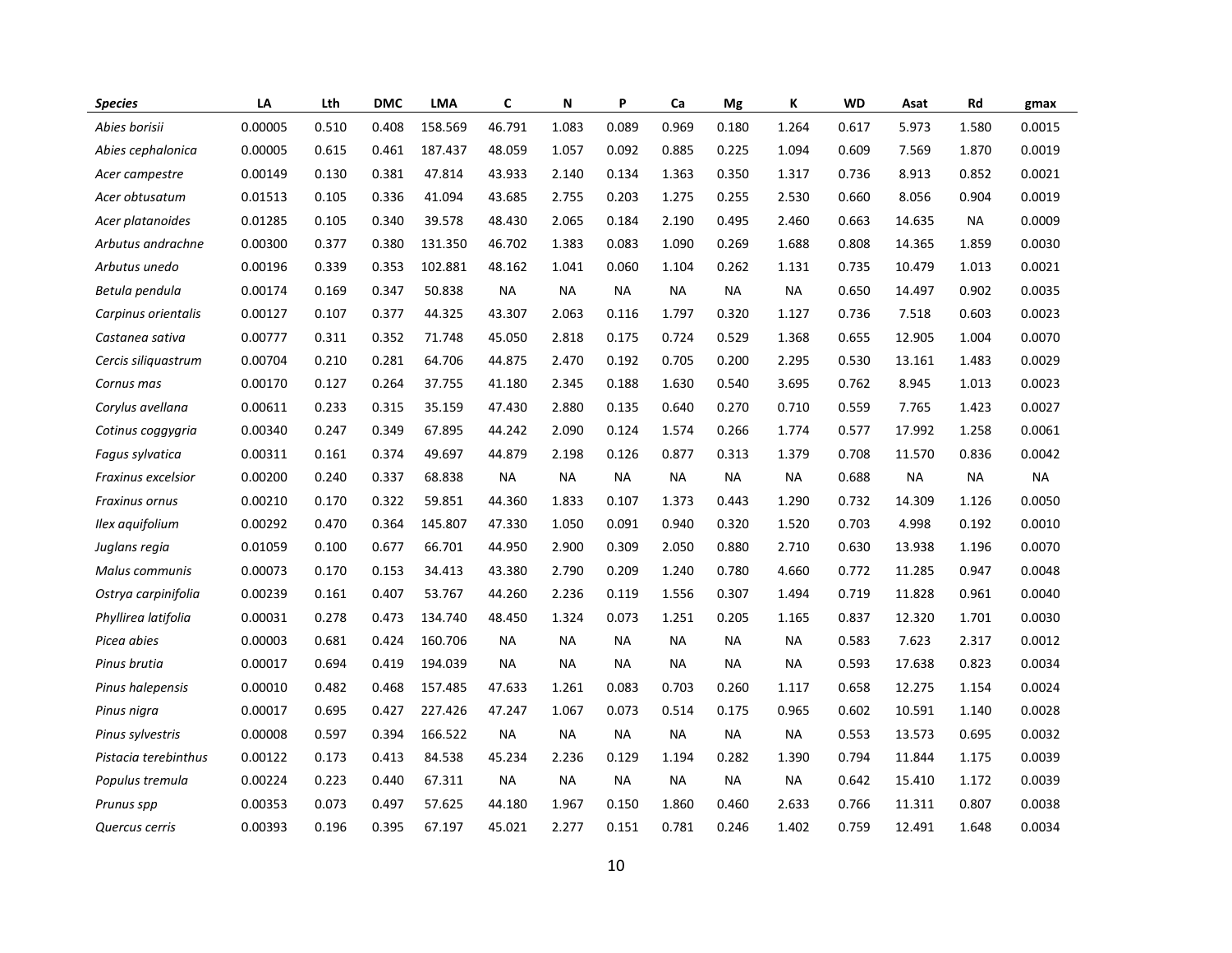| Quercus coccifera   | 0.00036 | 0.321 | 0.509 | 155.218 | 46.836    | 1.175 | 0.073     | 0.979 | 0.214     | 1.014 | 0.894 | 8.992  | 1.184 | 0.0020 |
|---------------------|---------|-------|-------|---------|-----------|-------|-----------|-------|-----------|-------|-------|--------|-------|--------|
| Quercus frainetto   | 0.00717 | 0.283 | 0.442 | 75.424  | 45.285    | 2.313 | 0.164     | 0.831 | 0.339     | 1.528 | 0.749 | 12.493 | 1.119 | 0.0049 |
| Quercus ilex        | 0.00123 | 0.255 | 0.465 | 130.590 | 46.733    | 1.335 | 0.066     | 0.902 | 0.202     | 0.885 | 0.817 | 10.806 | 0.722 | 0.0030 |
| Quercus pubescens   | 0.00246 | 0.223 | 0.445 | 84.218  | 44.913    | 2.138 | 0.126     | 1.097 | 0.331     | 1.008 | 0.794 | 14.717 | 1.049 | 0.0043 |
| Salix alba          | 0.00105 | 0.210 | 0.206 | 63.949  | 41.390    | 2.440 | 0.353     | 0.244 | 0.660     | 2.590 | 0.490 | 16.888 | 1.869 | 0.0051 |
| Salix caprea        | 0.00243 | 0.243 | 0.297 | 48.156  | <b>NA</b> | NА    | <b>NA</b> | NA    | <b>NA</b> | ΝA    | 0.588 | 14.082 | 0.987 | 0.0039 |
| Sorbus domestica    | 0.00153 | 0.130 | 0.226 | 35.950  | 43.270    | 2.580 | 0.233     | 1.610 | 0.230     | 3.630 | 0.785 | 13.414 | 0.873 | 0.0064 |
| Tillia platyphyllos | 0.00880 | 0.230 | 0.312 | 53.225  | 42.460    | 2.630 | 0.197     | 2.500 | 0.810     | 2.180 | 0.561 | 13.909 | 1.012 | 0.0034 |

**Table 4: Summary of the Standardised Major Axis regression applied at the mean species values for some key functional characters.** 

|      | χ    | n  | elevation | slope   |      | р       |
|------|------|----|-----------|---------|------|---------|
| Lth  | LMA  | 42 | $-2.72$   | 1.11    | 0.67 | < 0.001 |
| C    | LMA  | 32 | 1.50      | 0.08    | 0.42 | < 0.001 |
| N    | LMA  | 32 | 1.48      | $-0.64$ | 0.75 | < 0.001 |
| P    | LMA  | 32 | 0.64      | $-0.81$ | 0.51 | < 0.001 |
| Þ    | N    | 32 | $-1.24$   | 1.27    | 0.73 | < 0.001 |
| Asat | gmax | 39 | 2.64      | 0.63    | 0.52 | < 0.001 |
|      |      |    |           |         |      |         |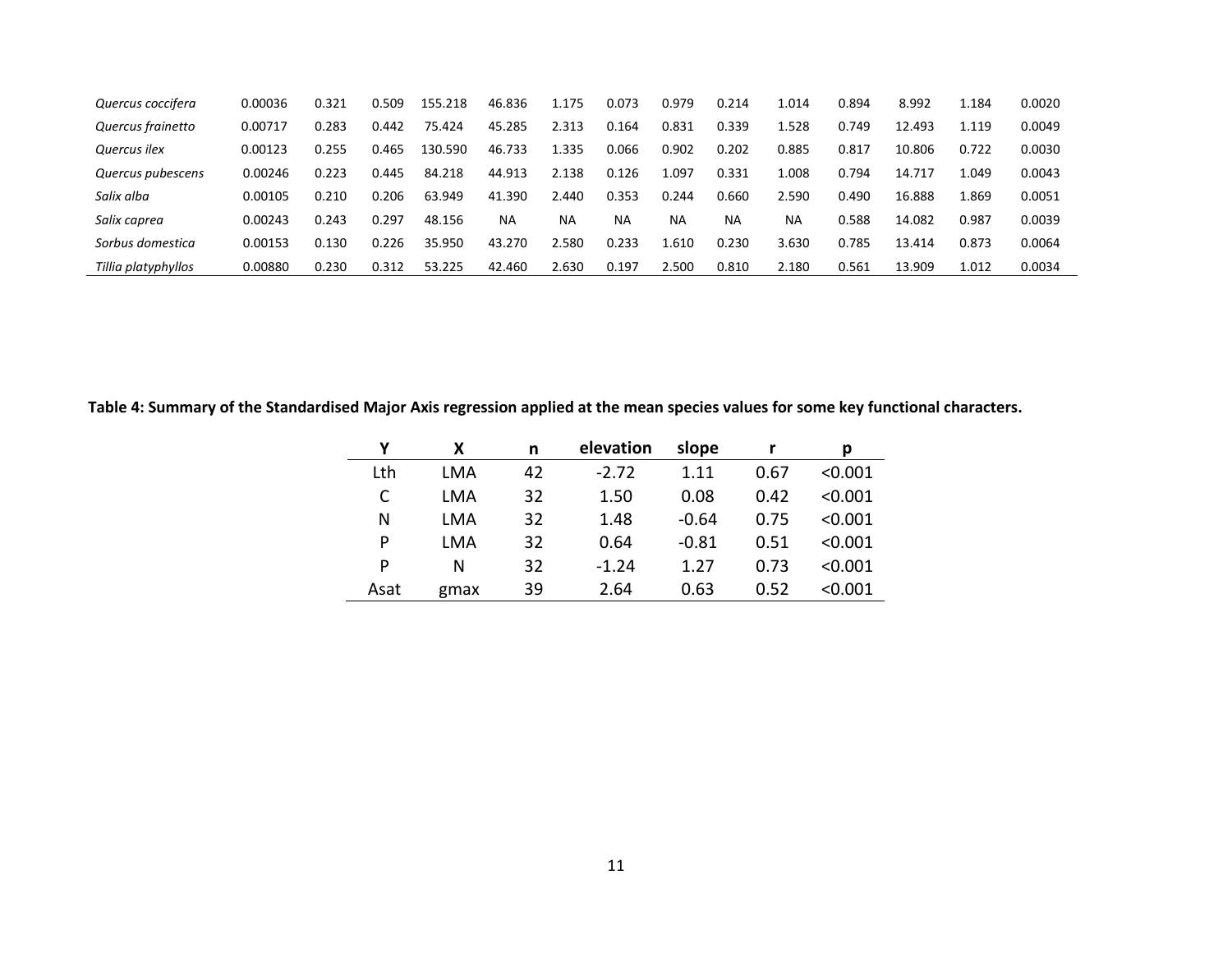#### *3.3 Functional Variation and Traits Interrelationships*

The following analysis is applied on the full dataset without grouping individual trees into neither species nor PFTs, in order to explore for common axis of variation that could highlight the key functional dimensions (Wright et al. 2004). We used a PCA on the correlation matrix in two cases. In the first case we only included plant chemical and structural properties. Results of this first PCA are summarised in table 5. The three first axes explained 66% of the variation. The first axis expresses the classic leaf economic spectrum and it is highly correlated with the area of the leaf  $(L_A)$ , the leaf dry mass per area ( $M_A$ ), the thickness ( $L_T$ ) and the C, N and P concentrations of the leaf. It agrees with global wide analyses where this dimension represents a trade-off that "contrasts inexpensive shortlived leaves with rapid return on C and nutrient (N, P) investment with costly long-lived leaves with slow returns on investment" (Reich 2014). The second dimension identified in our structural/chemical PCA is related to leaf dry matter content (DMC) and wood density (WD). This can be considered a drought tolerance dimension that coordinates at both the leaf and the wood level. Species that are tolerant to drought and usually exhibit a high DMC and WD value. Finally the third axis (accounting only for 0.08 of the variation) is strongly related only to leaf Ca concentration. The role of Ca in leaf structure and function is important but only lately has started to gain the attention of ecological research.

| eigenvalues | 0.385    | 1.576    | 0.943    |
|-------------|----------|----------|----------|
| variance    | 0.449    | 0.131    | 0.079    |
| LA          | 0.737    | $-0.098$ | $-0.399$ |
| LMA         | $-0.893$ | $-0.212$ | 0.066    |
| DMC         | $-0.400$ | 0.608    | $-0.298$ |
| LT          | $-0.799$ | $-0.441$ | 0.177    |
| WD          | 0.214    | 0.776    | $-0.064$ |
| C           | $-0.736$ | 0.001    | $-0.301$ |
| N           | 0.880    | $-0.067$ | -0.184   |
| S           | 0.586    | $-0.226$ | 0.127    |
| P           | 0.797    | $-0.295$ | $-0.143$ |
| Cа          | 0.409    | 0.390    | 0.696    |
| Mg          | 0.652    | 0.022    | 0.078    |
| К           | 0.561    | $-0.247$ | 0.061    |

#### **Table 5: Principal Components Analysis on structural and chemical traits.**

Subsequently in a second PCA, along with the structural/chemical traits we included the leaf carbon exchange related ones. Here all nutrients are expressed on an area basis, after being multiplied with  $M_A$ . This PCA is summarised in Table 6 and the first three axes explained 63% of the variation. In this case the leaf economic spectrum dimension is retained on the first axis, while the second axis is strongly related to the gas exchange traits. PCA axes are by definition considered independent (orthogonal) so this results is interesting because it suggests that photosynthetic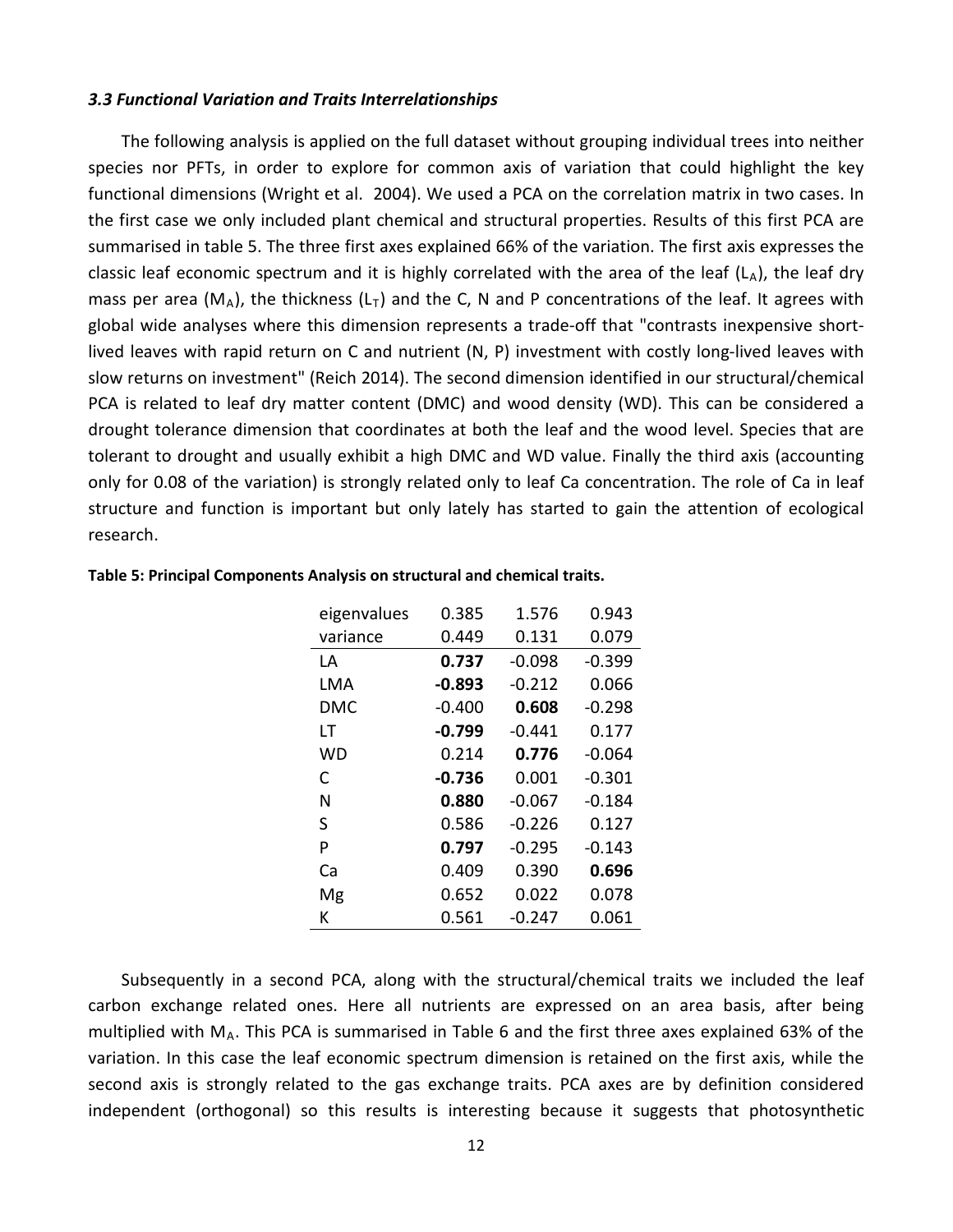properties could to some extent function independently of leaf structure. The third axis now is mainly associated to leaf dark respiration.

| eigenvalues | 7.135    | 2.257    | 1.392    |
|-------------|----------|----------|----------|
| variance    | 0.420    | 0.133    | 0.082    |
| ΙA          | 0.653    | $-0.350$ | 0.335    |
| LMA         | $-0.962$ | 0.014    | 0.033    |
| DMC         | $-0.258$ | $-0.179$ | $-0.249$ |
| LT          | $-0.912$ | 0.030    | 0.141    |
| WD          | 0.547    | $-0.164$ | $-0.248$ |
| C           | $-0.963$ | 0.026    | 0.024    |
| N           | $-0.733$ | $-0.335$ | 0.295    |
| S           | $-0.549$ | $-0.125$ | 0.161    |
| P           | $-0.768$ | $-0.148$ | 0.297    |
| Ca          | $-0.671$ | 0.041    | $-0.227$ |
| Mg          | $-0.604$ | $-0.236$ | 0.273    |
| К           | $-0.716$ | $-0.024$ | 0.231    |
| Amax        | 0.318    | $-0.865$ | 0.074    |
| Rdark       | $-0.492$ | $-0.119$ | -0.517   |
| Vmax        | $-0.224$ | $-0.668$ | $-0.445$ |
| Jmax        | $-0.464$ | $-0.449$ | -0.424   |
| gmax        | 0.540    | $-0.675$ | 0.322    |

#### **Table 6: Principal Components Analysis on structural, chemical and gas exchange traits.**

After identifying some important trait dimensions, we further investigate our dataset by applying a mixed effect multilevel linear model, where taxonomic information (i.e. species identity) was set as a fixed factor and plot as random (Fyllas et al. 2009). Results from the mixed effect model (Figure 6) indicate that for most traits the major source of variation is associated with its taxonomic (ecotypic). The most strongly genetically constrained characters were  $L_A$ , LMA, N and WD. On the other hand the photosynthetic parameters were highly plastic, i.e. showing a great variation with site and thus suggesting that the growing conditions a plant is experiencing could have a large control on these properties. These results are in agreement with the independent second dimension of leaf gas exchange data, identified in the PCA analysis.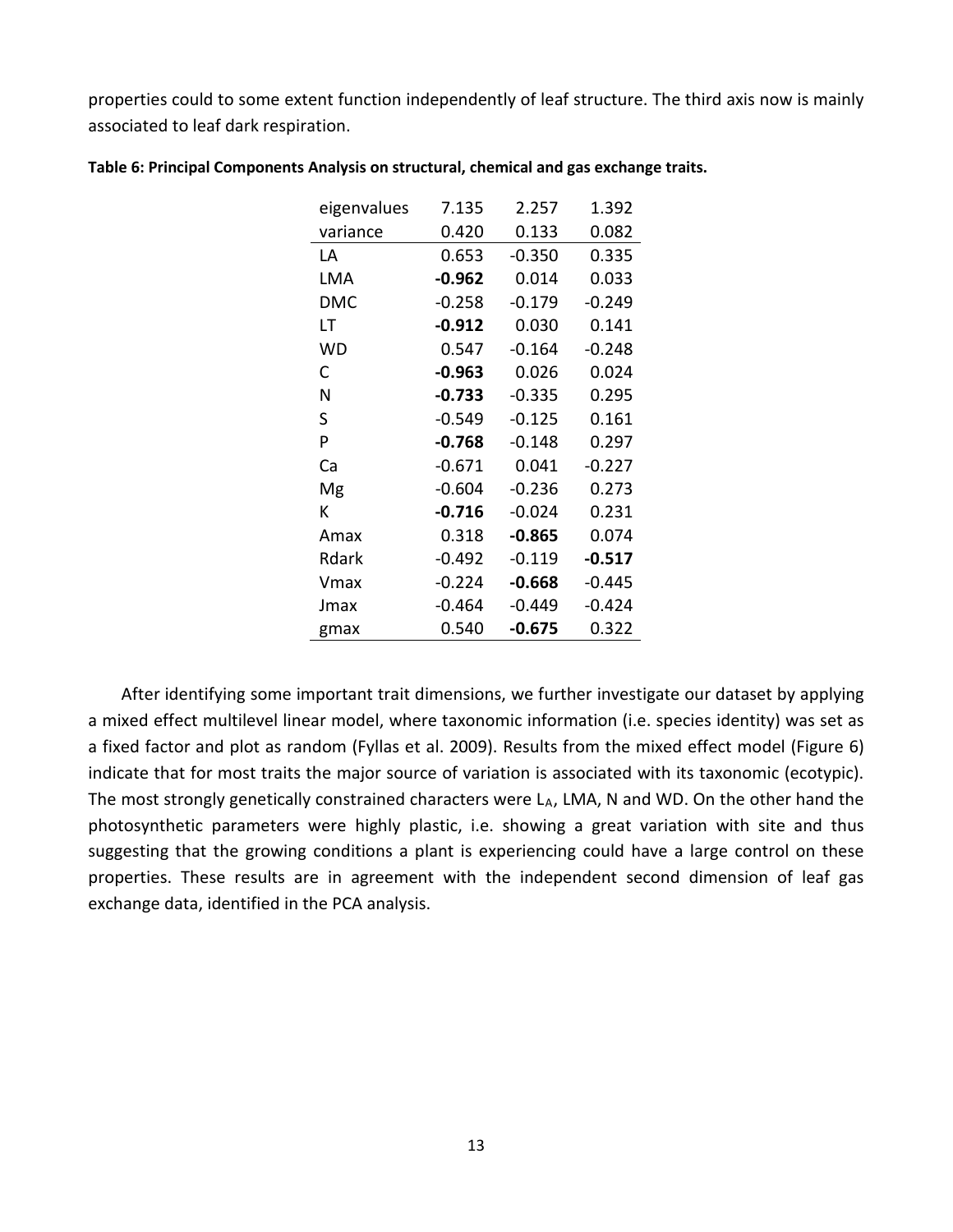



We then applied Standardised Major Axis (SMA) regression to identify potential traits intercorrelations. We used the smatr package in the R statistical language. Some of the most important associations are presented in the following figure (7) and table (7) . We present results only for the most important traits that are extensively reported in the literature and used in vegetation dynamics models.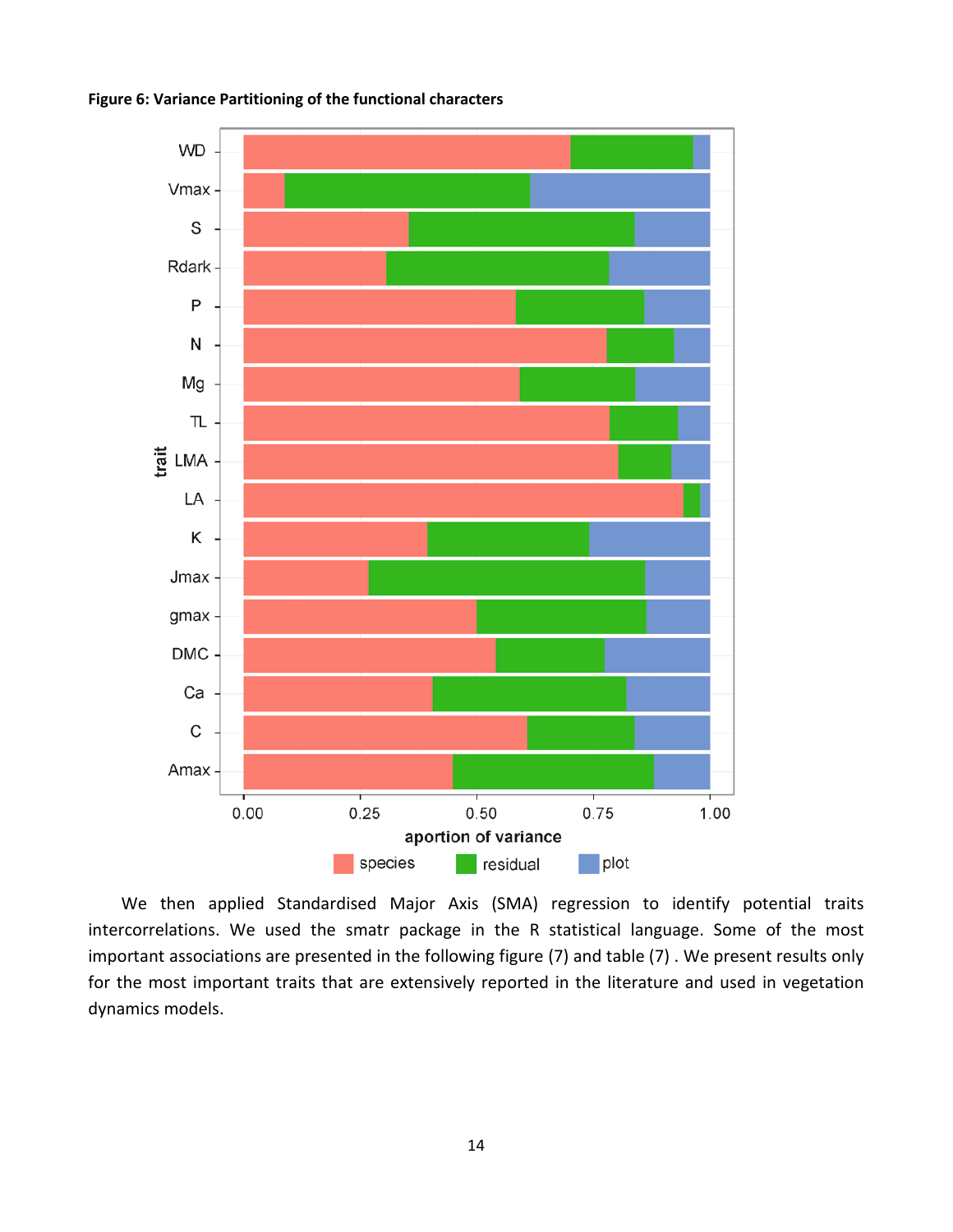**Figure 7: Interrelationships between the raw trait values. Straight lines are significant SMA regression fits. Colors represent the three discrete leaf types, C for conifers, DB for Deciduous Broadleaves and EB for Evergreen Broadleaves. C and EB were considered together in this analysis as evergreens. All trait values are log10 transformed. Solid lines indicate a significant SMA fit.**



**Table 7: Summary of the Standardised Major Axis regression applied at the raw values of some key functional characters.** 

|    |            |           |          | deciduous |       |           |          |          |       |
|----|------------|-----------|----------|-----------|-------|-----------|----------|----------|-------|
|    | χ          | elevation | slope    |           | D.    | elevation | slope    |          |       |
| LT | LMA        | $-1.549$  | 0.880    | 0.779     | 0.000 | $-0.455$  | 0.349    | 0.669    | 0.000 |
| LN | LMA        | 2.453     | $-0.629$ | $-0.311$  | 0.000 | 2.278     | $-0.523$ | $-0.113$ | 0.105 |
| LP | <b>LMA</b> | 2.364     | $-1.114$ | $-0.081$  | 0.200 | 1.752     | $-0.906$ | $-0.104$ | 0.136 |
| LP | LN         | $-1.964$  | 1.755    | 0.259     | 0.000 | $-2.168$  | 1.711    | 0.519    | 0.000 |

In order to look into the genetic component of trait intercorrelations, we extracted the species effects terms from the mixed effect model and then explored for associations between them. These values represent the "best" estimate of the value a trait would have in a "neutral" environment, i.e.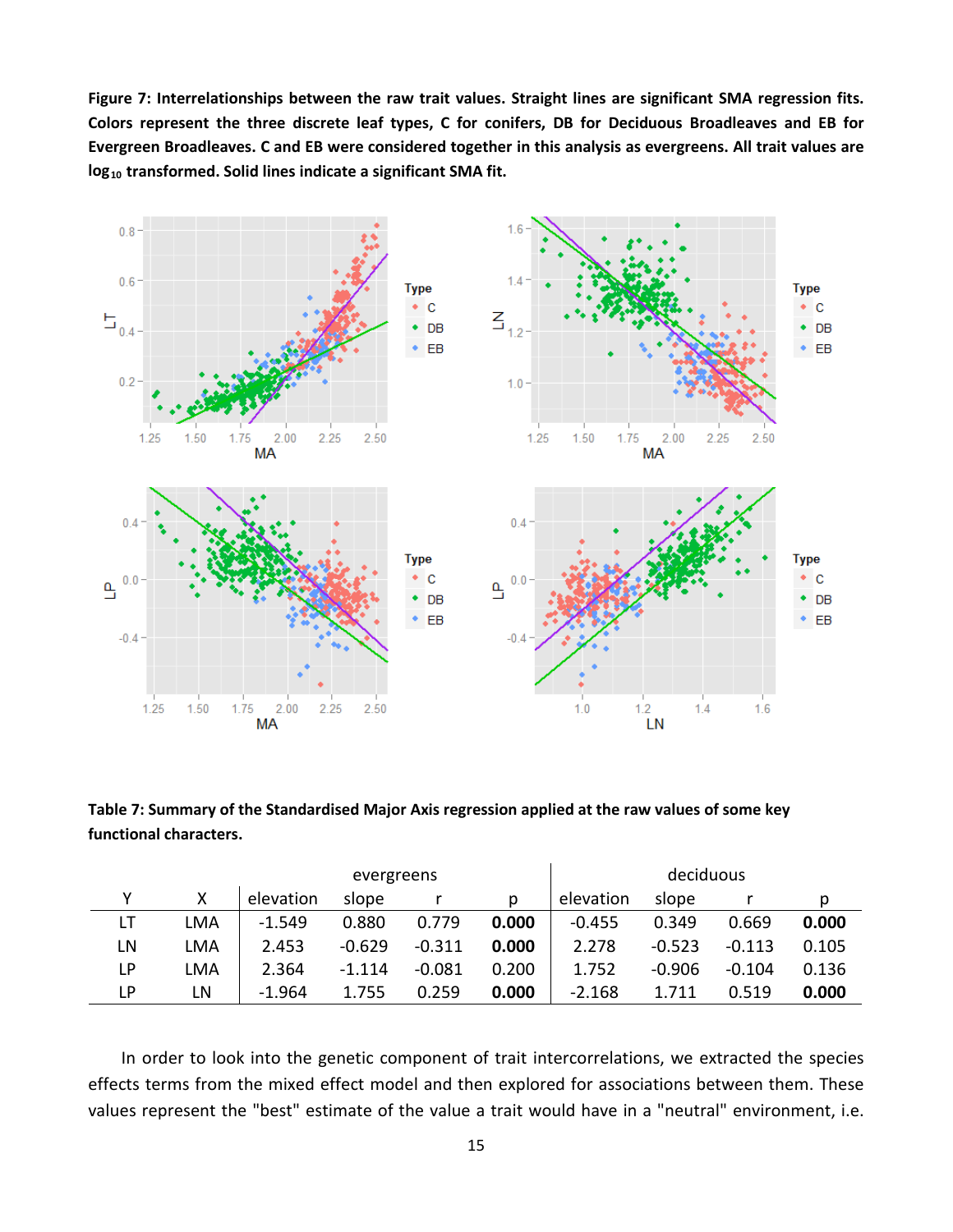after removing the environmental plasticity effects. A full correlation table of the traits genetic component is presented below (Table 8), with the upper diagonal reporting the *Pearson's ρ* and the lower the p value of the correlation. In addition we applied again the SMA regression technique to the genetic component of key traits. This analysis revealed important patterns of trait associations. Figure 8 summarises some interrelationships between the structural and the chemical characters. For example leaf DMC and  $L<sub>T</sub>$  scaled with leaf mass per area, suggesting that thicker leaves have a higher mass per area ratio. As predicted from the leaf economic spectrum leaf N and P content is lower at more expensive leaves (higher LMA). This was also confirmed with our dataset. Leaf N and P content are also strongly linked. Finally WD positively scaled with DMC suggesting a species conservative strategy is illustrated at different plant organs, in our case both leaves and branchwood.

**Figure 8: Interrelationships between the genetic component of key functional traits revealing convergence between leaf structural and chemical properties. Solid lines are significant SMA fit (see text and table for**  details). All trait values are log<sub>10</sub> transformed, apart from WD.

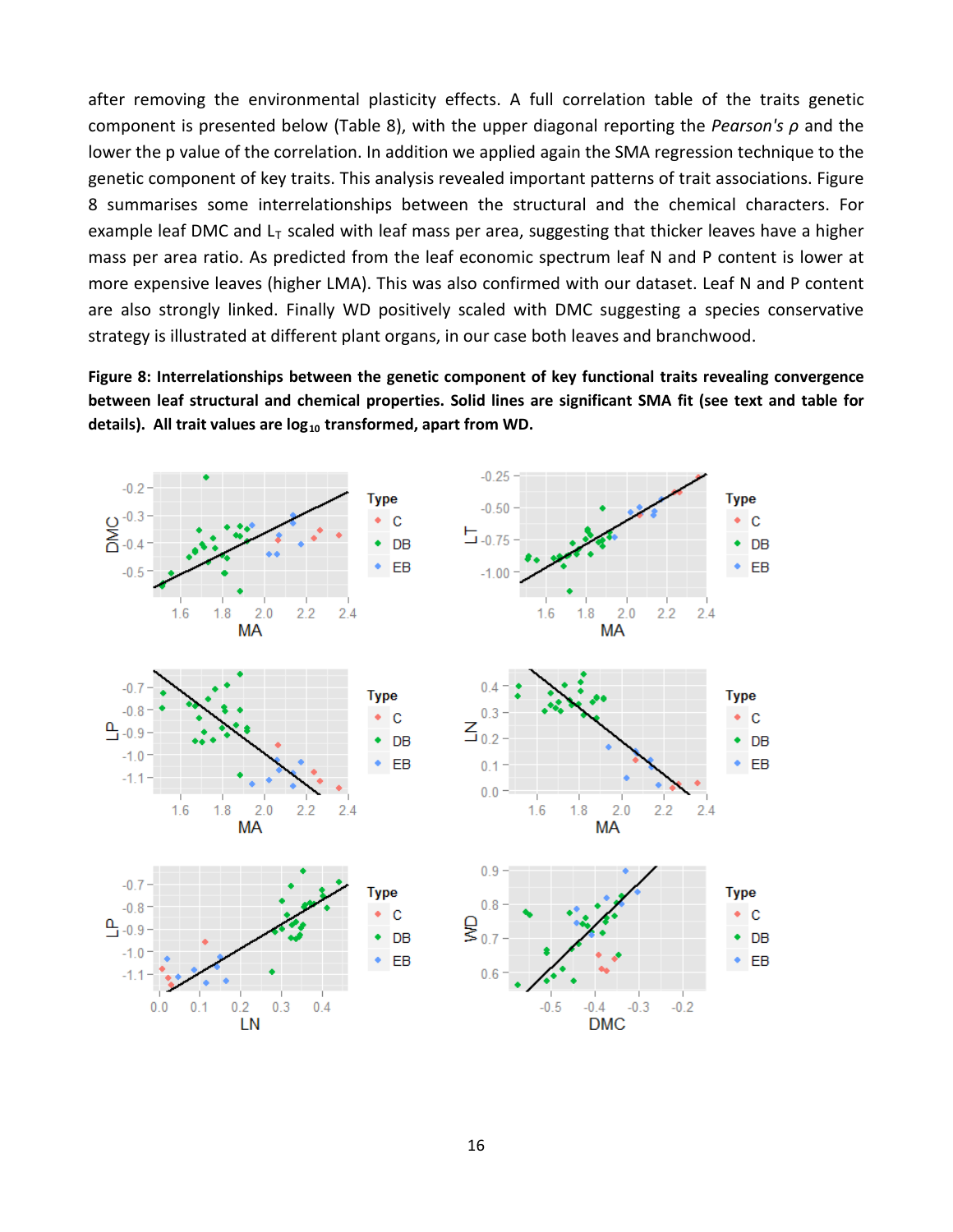|              | LA    | LMA      | <b>DMC</b> | LT       | С        | N        | S        | P        | Ca       | Mg       | К        | <b>WD</b> | Amax     | Rdark    | Vmax     | Jmax     | gmax     |
|--------------|-------|----------|------------|----------|----------|----------|----------|----------|----------|----------|----------|-----------|----------|----------|----------|----------|----------|
| LA           |       | $-0.496$ | $-0.159$   | $-0.480$ | $-0.285$ | 0.666    | 0.538    | 0.603    | 0.277    | 0.486    | 0.520    | $-0.120$  | 0.578    | $-0.533$ | 0.164    | $-0.185$ | 0.462    |
| LMA          | 0.001 |          | 0.474      | 0.858    | 0.670    | $-0.856$ | $-0.748$ | $-0.700$ | $-0.604$ | $-0.687$ | $-0.721$ | $-0.031$  | $-0.242$ | 0.640    | 0.210    | 0.124    | $-0.318$ |
| <b>DMC</b>   | 0.334 | 0.002    |            | $-0.043$ | 0.412    | $-0.477$ | $-0.425$ | $-0.558$ | $-0.312$ | $-0.562$ | $-0.607$ | 0.214     | $-0.389$ | 0.278    | $-0.011$ | $-0.110$ | $-0.399$ |
| LT.          | 0.002 | 0.000    | 0.797      |          | 0.564    | $-0.785$ | $-0.671$ | $-0.549$ | $-0.550$ | $-0.538$ | $-0.509$ | $-0.141$  | $-0.056$ | 0.649    | 0.266    | 0.228    | $-0.148$ |
| $\mathsf{C}$ | 0.096 | 0.000    | 0.012      | 0.000    |          | $-0.670$ | $-0.568$ | $-0.594$ | $-0.642$ | $-0.692$ | $-0.576$ | $-0.054$  | $-0.126$ | 0.651    | 0.353    | 0.173    | $-0.356$ |
| N            | 0.000 | 0.000    | 0.003      | 0.000    | 0.000    |          | 0.749    | 0.825    | 0.500    | 0.724    | 0.557    | $-0.102$  | 0.502    | $-0.605$ | $-0.015$ | $-0.182$ | 0.597    |
| S.           | 0.001 | 0.000    | 0.010      | 0.000    | 0.000    | 0.000    |          | 0.702    | 0.571    | 0.547    | 0.558    | $-0.084$  | 0.468    | $-0.486$ | 0.055    | 0.043    | 0.403    |
| P            | 0.000 | 0.000    | 0.000      | 0.001    | 0.000    | 0.000    | 0.000    |          | 0.556    | 0.749    | 0.619    | $-0.284$  | 0.430    | $-0.234$ | 0.216    | $-0.067$ | 0.373    |
| Ca           | 0.108 | 0.000    | 0.064      | 0.001    | 0.000    | 0.002    | 0.000    | 0.000    |          | 0.657    | 0.652    | 0.028     | 0.077    | $-0.289$ | $-0.387$ | 0.086    | 0.107    |
| Mg           | 0.003 | 0.000    | 0.000      | 0.001    | 0.000    | 0.000    | 0.001    | 0.000    | 0.000    |          | 0.643    | $-0.134$  | 0.264    | $-0.402$ | $-0.047$ | $-0.119$ | 0.300    |
| K            | 0.001 | 0.000    | 0.000      | 0.002    | 0.000    | 0.000    | 0.000    | 0.000    | 0.000    | 0.000    |          | $-0.078$  | 0.267    | $-0.323$ | $-0.102$ | $-0.013$ | 0.212    |
| WD           | 0.472 | 0.851    | 0.191      | 0.398    | 0.756    | 0.553    | 0.628    | 0.094    | 0.869    | 0.436    | 0.651    |           | $-0.242$ | $-0.201$ | $-0.370$ | $-0.213$ | $-0.170$ |
| Amax         | 0.000 | 0.150    | 0.016      | 0.741    | 0.463    | 0.002    | 0.004    | 0.009    | 0.657    | 0.119    | 0.115    | 0.149     |          | $-0.359$ | 0.539    | 0.071    | 0.810    |
| Rdark        | 0.006 | 0.001    | 0.179      | 0.000    | 0.000    | 0.001    | 0.014    | 0.260    | 0.161    | 0.046    | 0.115    | 0.336     | 0.078    |          | 0.381    | 0.319    | $-0.567$ |
| Vmax         | 0.435 | 0.313    | 0.957      | 0.199    | 0.083    | 0.943    | 0.795    | 0.299    | 0.056    | 0.822    | 0.627    | 0.069     | 0.005    | 0.060    |          | 0.439    | 0.206    |
| Jmax         | 0.376 | 0.555    | 0.599      | 0.273    | 0.410    | 0.383    | 0.840    | 0.749    | 0.681    | 0.572    | 0.949    | 0.306     | 0.738    | 0.121    | 0.028    |          | $-0.082$ |
| gmax         | 0.004 | 0.055    | 0.013      | 0.384    | 0.033    | 0.000    | 0.015    | 0.025    | 0.534    | 0.076    | 0.214    | 0.314     | 0.000    | 0.003    | 0.324    | 0.698    |          |

**Table 8: Intercorrelations between the functional traits of the MEDIT dataset. Upper diagonal indicates Pearson's ρ and lower diagonal the respective p value.**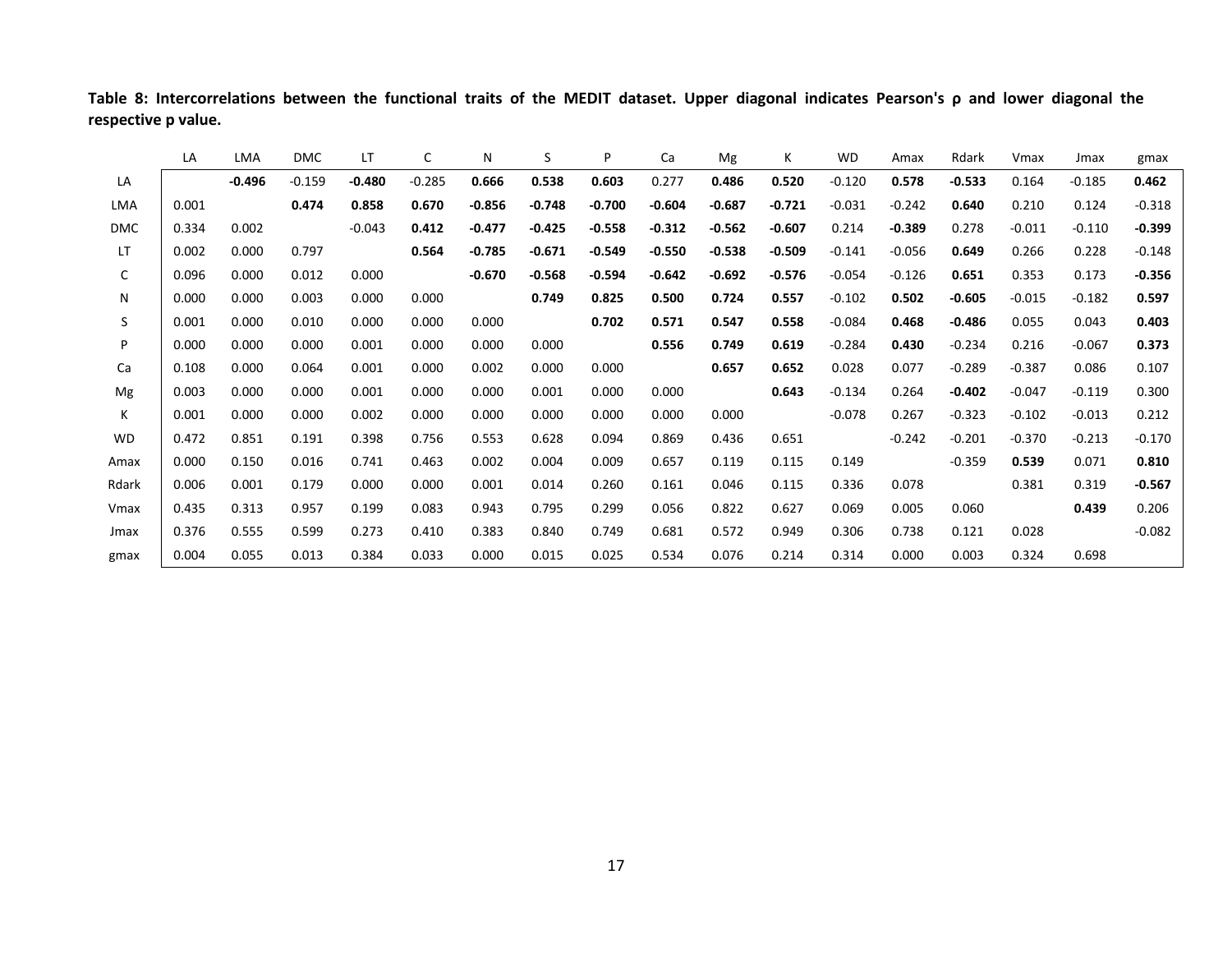The SMAs approach was also implemented to look for associations between leaf chemical and structural traits and characters related to leaf gas exchange. Strong interrelationships have already been revealed from the correlation matrix. For example  $A_{max}$  is strongly related to  $L_A$  and leaf N and P content. R<sub>dark</sub> on the other hand is negatively related to L<sub>A</sub> and N but positively to LMA and L<sub>T</sub> and C content. Some key scaling relationships are presented in the following figure (Fig. 9) with the respective estimates of the SMA fit given at Table 9.

| Υ                       | X          | n  | intercept | slope    | $R^2$ | p       |
|-------------------------|------------|----|-----------|----------|-------|---------|
| <b>DMC</b>              | <b>LMA</b> | 35 | $-1.104$  | 0.371    | 0.158 | 0.018   |
| $L_T$                   | LMA        | 35 | $-2.425$  | 0.911    | 0.805 | < 0.001 |
| P                       | LMA        | 33 | 0.392     | $-0.694$ | 0.542 | < 0.001 |
| N                       | LMA        | 33 | 1.466     | $-0.640$ | 0.727 | < 0.001 |
| P                       | N          | 34 | $-1.201$  | 1.079    | 0.703 | < 0.001 |
| <b>WD</b>               | <b>DMC</b> | 35 | 1.238     | 1.251    | 0.208 | 0.006   |
| $A_{\text{max}}$        | LMA        | 35 | 1.966     | $-0.522$ | 0.053 | 0.185   |
| $R_{dark}$              | LMA        | 23 | $-0.657$  | 0.401    | 0.406 | 0.001   |
| $V_{\text{max}}$        | LMA        | 23 | 1.542     | 0.137    | 0.033 | 0.410   |
| <b>g</b> <sub>max</sub> | LMA        | 35 | $-0.954$  | $-0.855$ | 0.088 | 0.084   |
| $A_{\text{max}}$        | N          | 34 | 0.779     | 0.813    | 0.259 | 0.002   |
| $R_{dark}$              | N          | 23 | 0.272     | $-0.622$ | 0.362 | 0.002   |
| $V_{max}$               | N          | 23 | 1.746     | 0.213    | 0.000 | 0.972   |
| $g_{\text{max}}$        | N          | 34 | $-2.896$  | 1.320    | 0.348 | < 0.001 |
| $A_{\text{max}}$        | P          | 34 | 1.684     | 0.754    | 0.213 | 0.006   |
| $R_{dark}$              | P          | 23 | $-0.447$  | $-0.598$ | 0.063 | 0.248   |
| $V_{\textrm{max}}$      | P          | 23 | 1.992     | 0.205    | 0.049 | 0.309   |
| $g_{\text{max}}$        | P          | 34 | $-1.426$  | 1.224    | 0.144 | 0.027   |

**Table 9: Summary of the Standardised Major Axis regression analysis on genetic trait values. All trait values are log10 transformed, apart from WD.**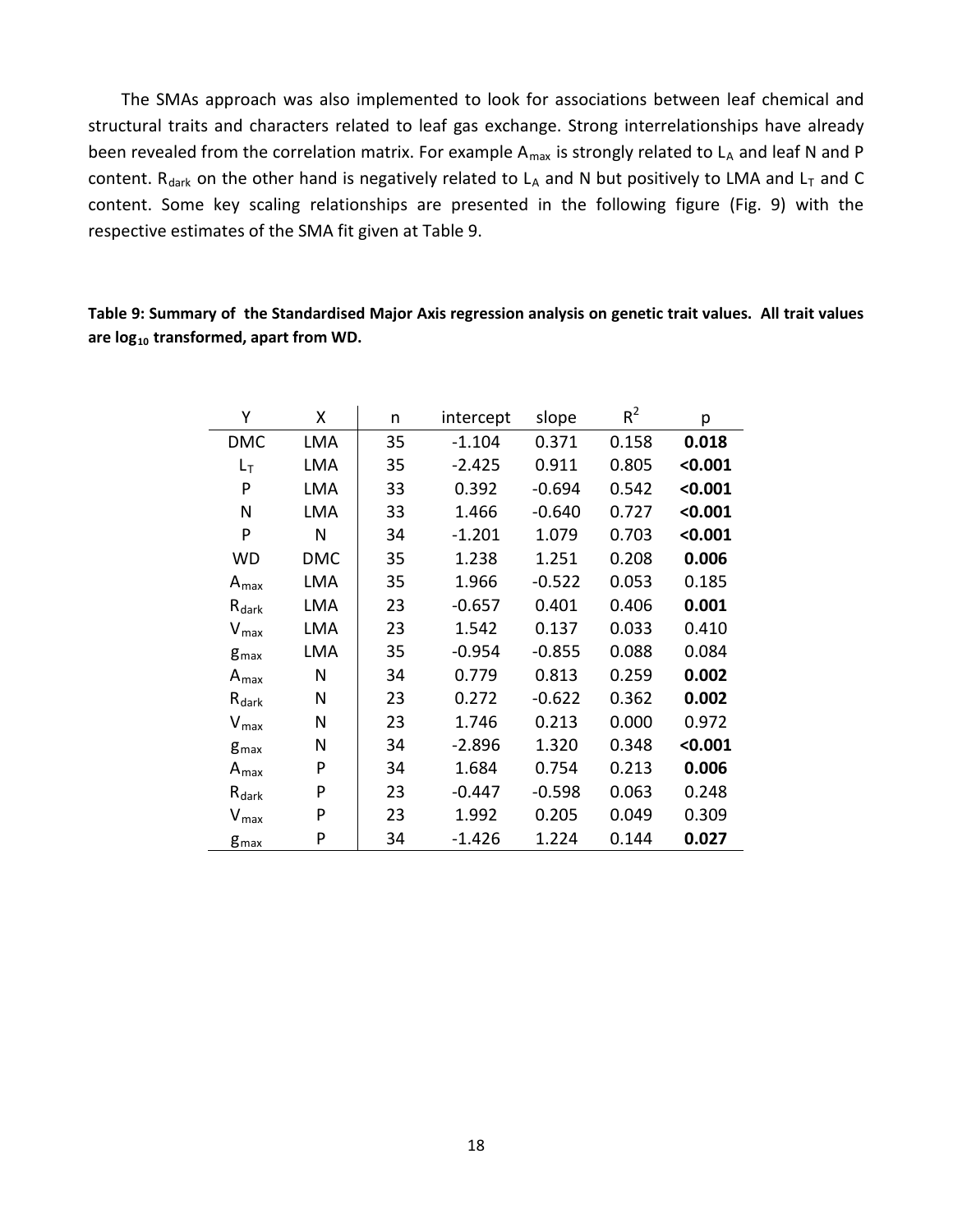## *3.4 Trait - Environment Relationships*

The final part of our analysis focused on the identification Trait-Environment relationships. This was achieved by looking for associations between 1) the mean plot level trait value as estimated from the raw data and the respective set of environmental parameters characterizing a site (climatic and edaphic) and 2) the environmental effects vs environmental parameters as extracted from the mixed effect model. The first analysis integrated the effects of environment and biogeography while the second one uses only the estimated environmental plasticity component.

When the mean trait value per plot was used strong associations between LA, LMA and DMC with soil depth and climatic drought were identified. An illustration of these associations is provided in figure 9. LA increased with soil depth and decreased with drought with DMC and LMA decreasing with soil depth and decreasing with drought. This indicates that more conservative leaf strategies are found at drier sites.

**Figure 9: Mean plot level trait value for leaf area (LA), leaf dry matter content (DMC) and leaf mass per area (LMA) against soil depth and climatic drought. Y-axis is log10 transformed. Solid lines indicate a statistically significant association (at p<0.05) and broken lines a significant association (at p<0.1).**

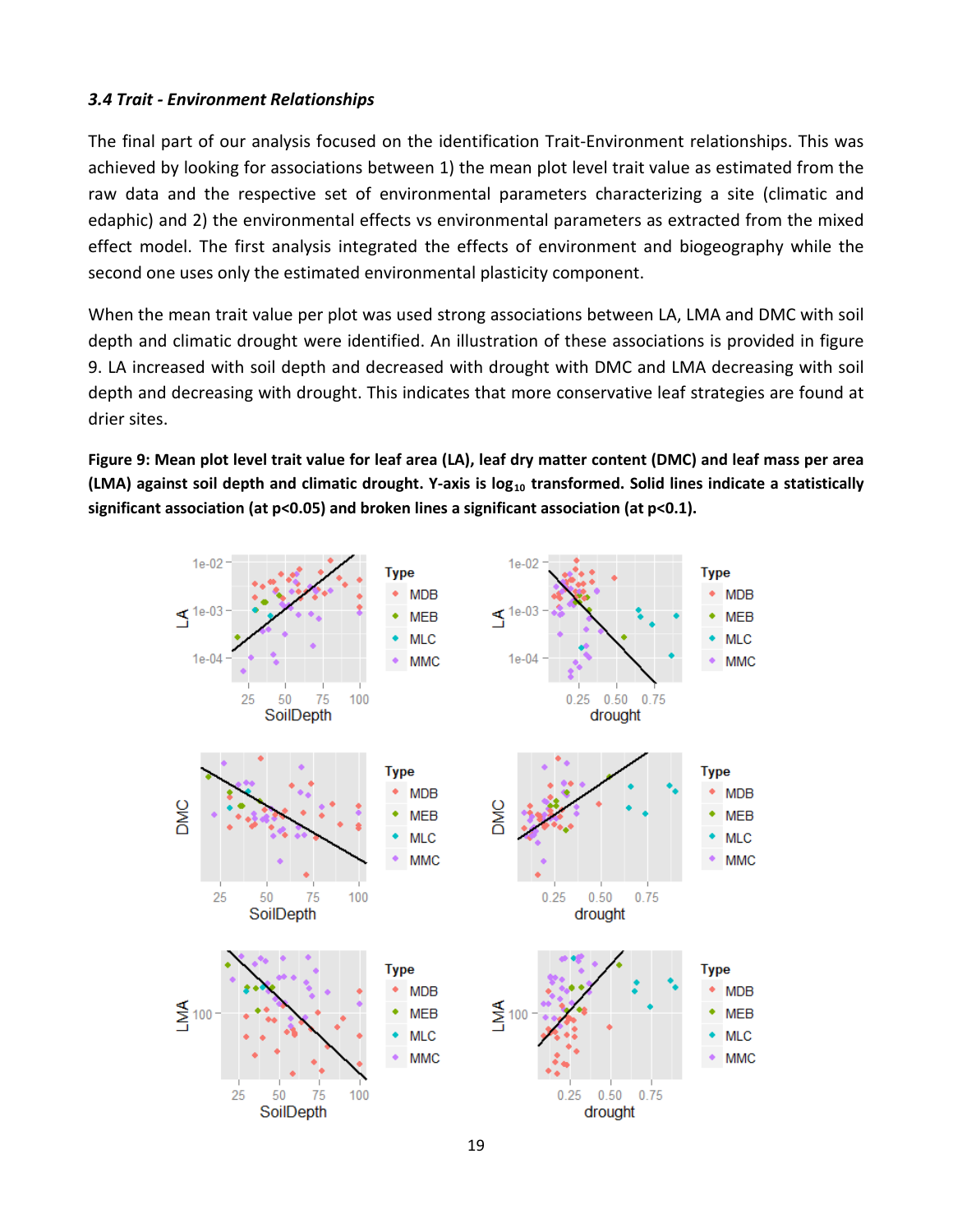Wood density seems to co-vary with leaf structural properties, leading to more conservative strategies (higher WD) at lower soil depth and higher drought. This is an important finding, indicating functional convergence through different plant components (both leaf and wood) leading to an overall coordinated strategy. In terms of leaf traits related to biochemical fluxes, Asat did not presented any significant association with soil depth or drought, but stomatal conductance did vary in accordance with leaf and wood structural variation. Higher gmax was observed in deeper soils, i.e. where water limitation is less frequent. Rd on the other hand seems to operate independently of the other traits, showing higher values at swallower soils. It would have been expected that trees found there (swallower) soils wood respire less if Rd was directly related to stomatal conductance. However our data suggest that Rd seems to follow the LMA and WD trend probably expressing that more expensive leaf and woody components need a higher maintenance respiration.

Figure 10: Mean plot level trait value for wood density (WD), log<sub>10</sub> leaf dark respiration (Rd) and log<sub>10</sub> **maximum stomatal conductance (gmax) against soil depth and climatic drought. Solid lines indicate a statistically significant association (at p<0.05) and broken lines a significant association (at p<0.1).**

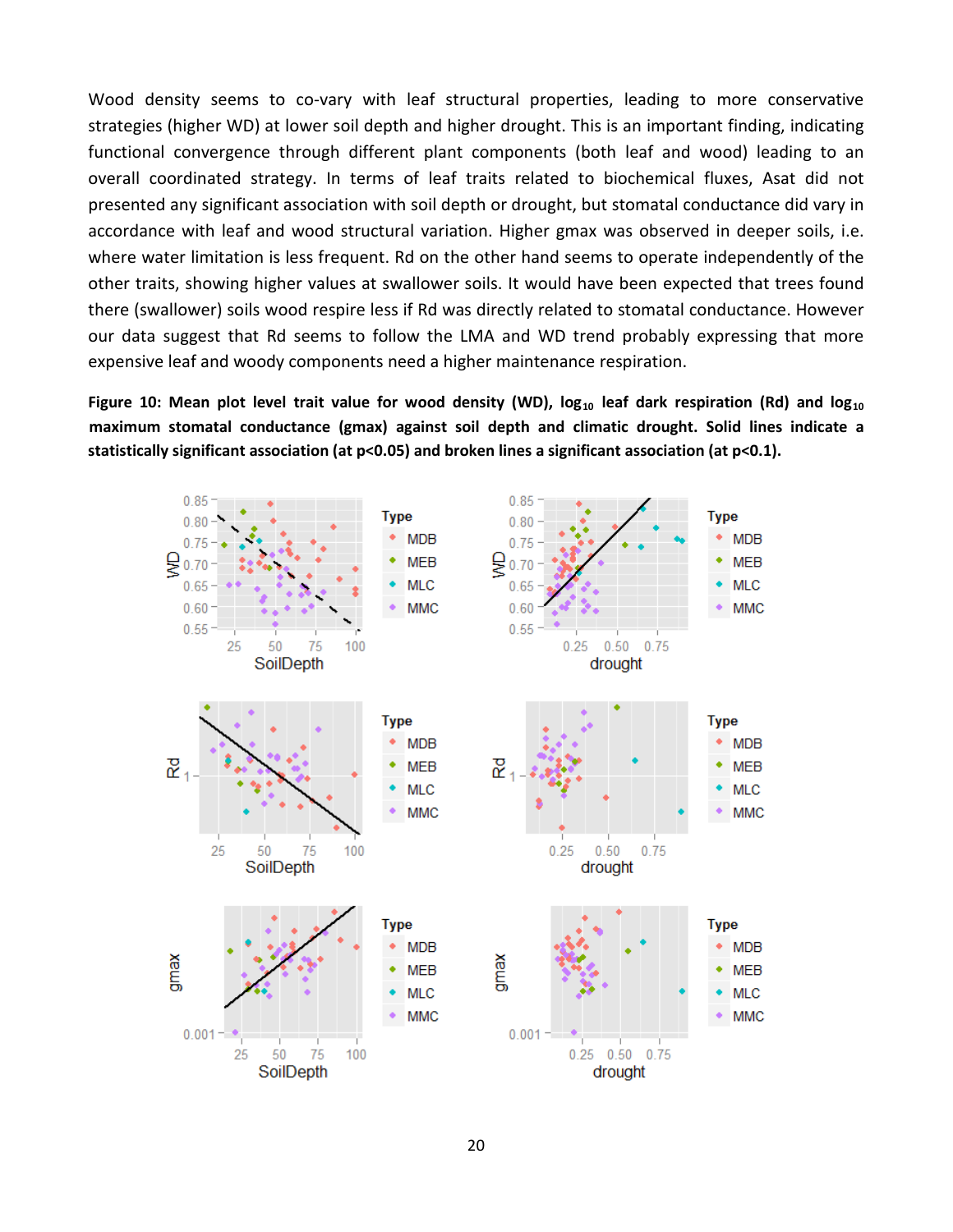In terms of the leaf and soil chemical associations pH was the stronger predictor of leaf N, P, Ca and K (Figure 11). Apart from Ca all leaf level nutrient concentrations decreased with pH, i.e mean stand level N, P and K leaf concentrations are higher at infertile soils in contrast to Ca. These findings seems to suggest that for N, P and K the biotic control i.e. the species synthesis is a stronger regulator of leaf chemistry. Interestingly this agrees with strong variance component estimated particularly for N and P through the mixed effect model. Ca on the other hand seems to be highly driven by soil chemistry.

**Figure 11: Mean plot level trait value for leaf N, P, Ca and K concentrations against soil pH. All leaf traits are log10 transformed. Solid lines indicate a statistically significant association (at p<0.05) and broken lines a significant association (at p<0.1).**

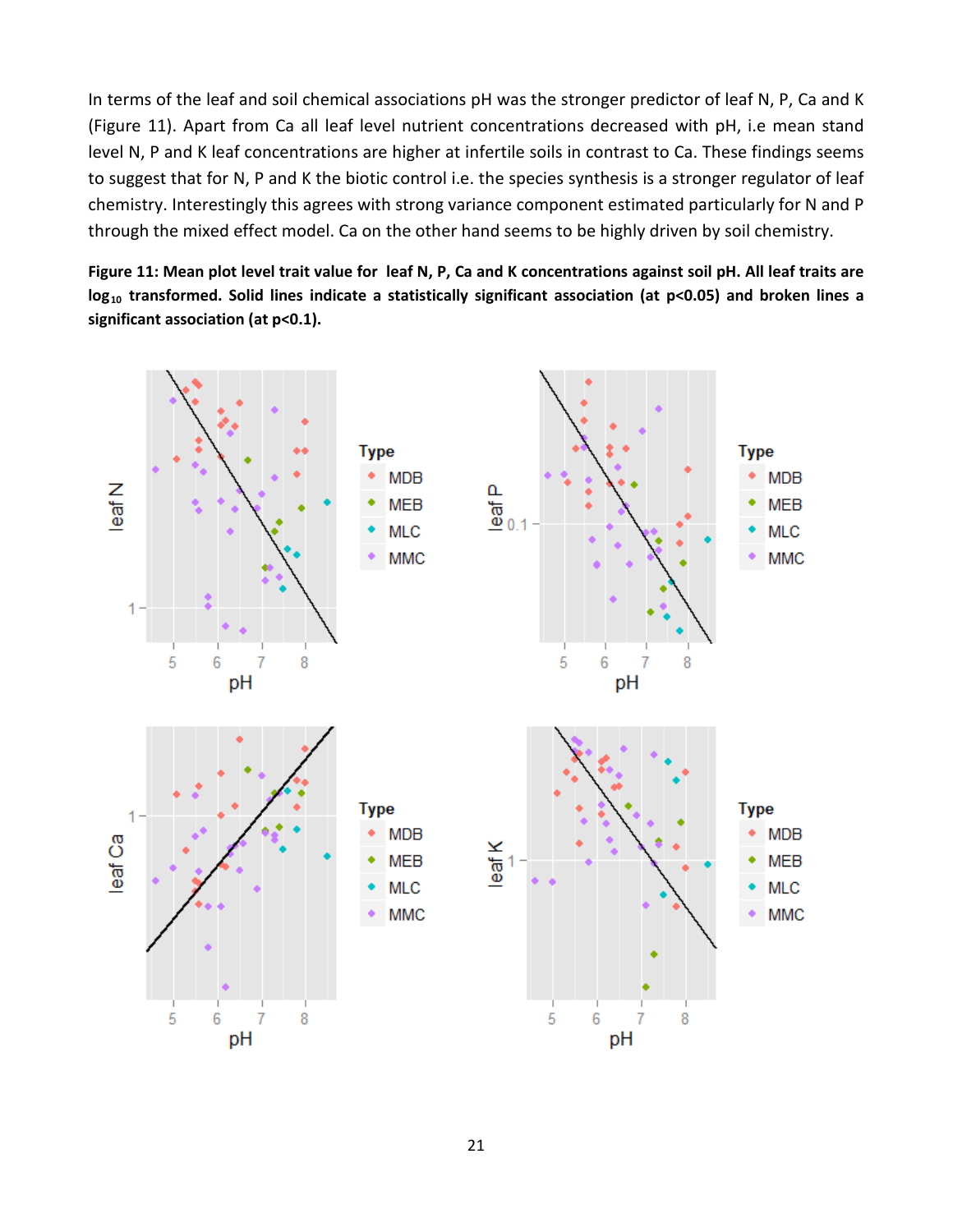We then moved on to try to explain the environmental component of the trait variation, as estimated through the plot effect term of the mixed effect model. In this case climatic drought was a stronger predictor of environmental component of trait variation (Figure 12). Similar to the plot means approach, LA decreased with drought while DMC and LMA increased. WD did not showed any statistically significant trend suggesting that there a potential biotic (through species syntehsis) effect that leads to an increased WD at drier places (Figure 10). Interestingly the environmental component of gmax increased with drought, an effect not found in the mean stand level approach, suggesting that when the taxonomic effect is removed, there seems to be an increased gmax with drought in most forest types apart from MLC.

**Figure 12: Plot effect trait terms for leaf area (LA), leaf dry matter content (DMC), leaf mass per area (LMA), wood density (WD), leaf dark respiration and maximum stomatal conductance (gmax) against climatic drought. All leaf traits are log10 transformed apart from WD. Solid lines indicate a statistically significant association (at p<0.05) and broken lines a significant association (at p<0.1).**

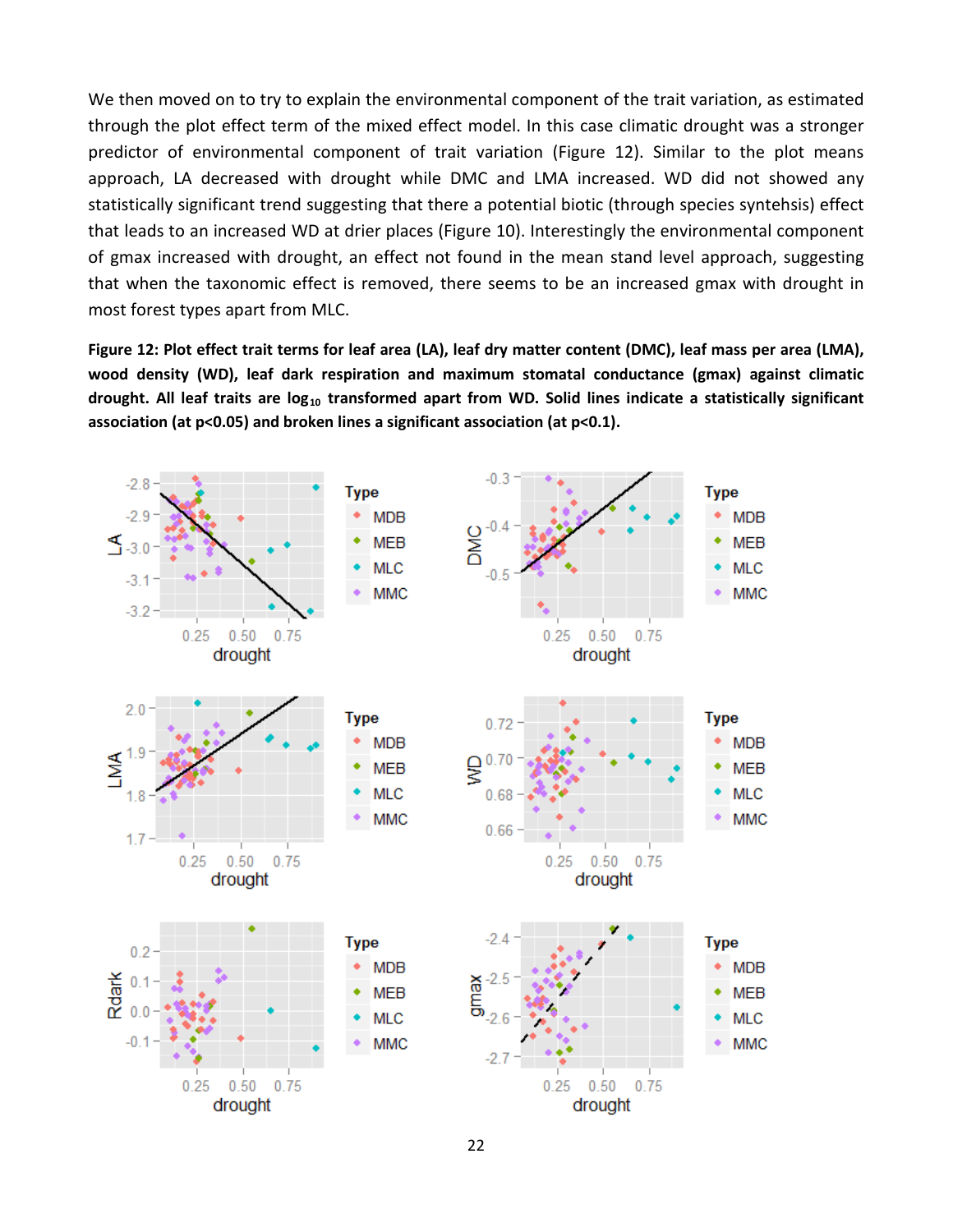Finally in terms of leaf - soil chemistry associations the environmental term for P and K were similar to the mean stand level approach with a negative association. Leaf Ca increased with pH showing again a strong association with soil fertility. A similar trend was found with soil ECEC (not shown)

Figure 13: Plot effect trait terms for leaf N, P, Ca and K concentrations against soil pH. All leaf traits are log<sub>10</sub> **transformed. Solid lines indicate a statistically significant association (at p<0.05) and broken lines a significant association (at p<0.1).**

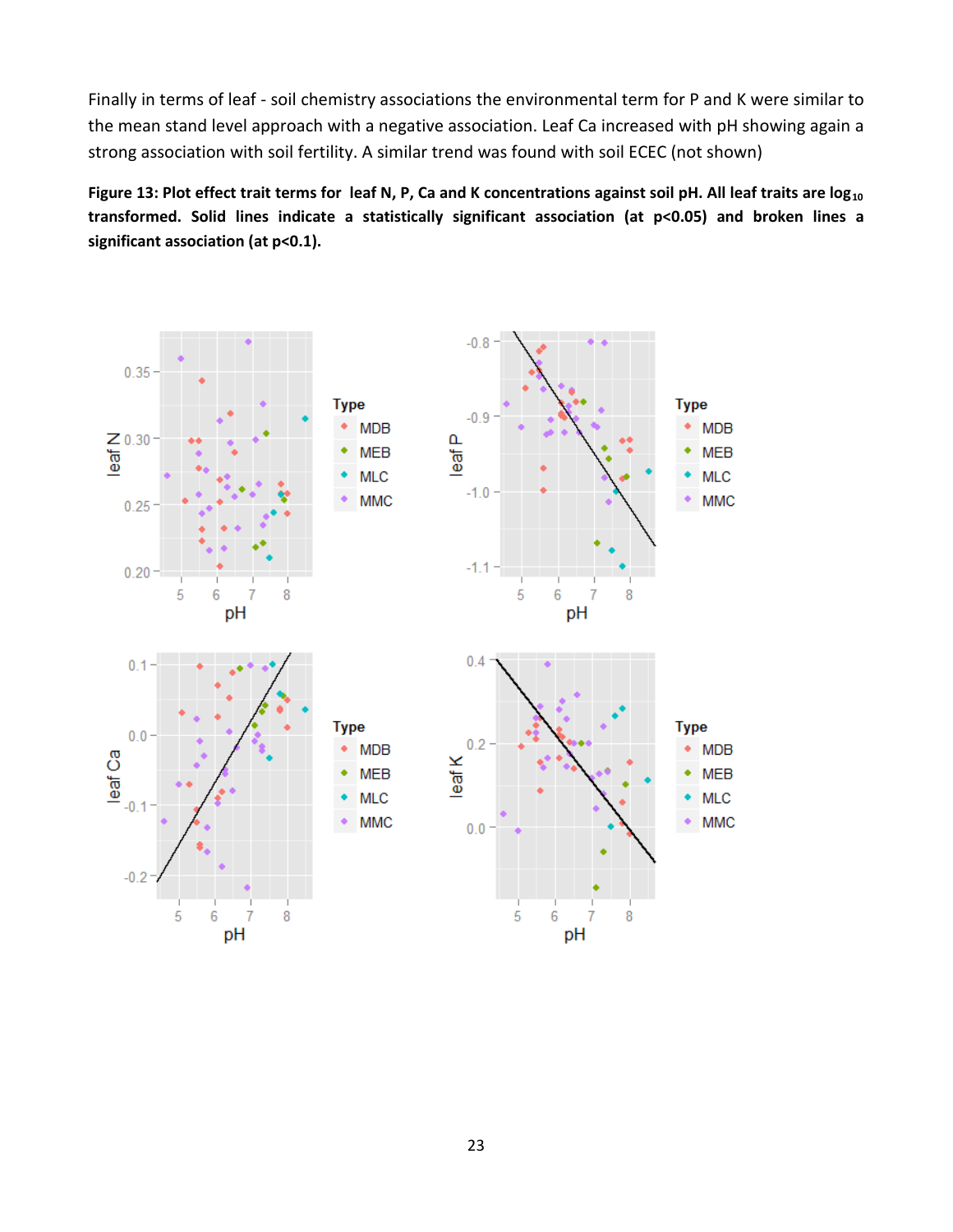#### **4. Discussion - Conclusions**

Our analysis identified a wide variation in the functional traits studied between species and among study sites, as well as significant associations between many trait pairs. For most traits the greater portion of the observed variation can be found within individuals of the same species underlying the importance of interspecific variation and phenotypic plasticity (Sultan 2000). However for some functional characters such as the carboxylation, the electron transport and the dark respiration rates, the between plots variation was of the same magnitude as the taxonomic variation, suggesting that growing conditions could be also important (Fyllas et al. 2009). This seems to agree with studies that suggest that particularly dark respiration is able to adapt to the prevailing climatic conditions a phenomenon known as acclimation (Atkin and Tjoelker 2003, Zaragoza-Castells et al. 2008). The above suggest that modelling studies that use a range of functional traits should take into account these sources of variation by either using site specific trait values and distributions or by shifting these parameters along environmental gradients in a systematic way.

Many trait pairs presented statistically significant associations. Three important axes of trait variation have been identified, with the first one expressing the leaf economic spectrum (Reich et al. 1997) and the second and third one referring to the photosynthetic and respiratory carbon fluxes. Interestingly deciduous and evergreen species were located in distinct areas along the axis of the leaf economic spectrum, presenting in some cases different scaling coefficients (ex  $L<sub>T</sub>$  vs LMA). Such finding suggest that different scaling equations should be used for ecologically distinct species groups, such as evergreens and deciduous trees (Reich 1995). When only the genetic-taxonomic component of trait variation was considered, and leaf habit differentiation was not taken into account trait associations remained significant. For example LMA was highly negatively associated with dry mass N and P leaf concentrations while Amax showed a strong positive relationship with the concentrations of those two nutrients. These findings are in agreement with the leaf economic theory (Wright et al. 2004, Osnas et al. 2013), with the scaling coefficient estimates being however different for the species measured in MEDIT. N scaled with LMA with a less steep slope (-0.694 vs -0.782) and the same was true for the P - LMA relationship. Amax scaled positively with leaf N and P concentrations with however a steeper slope (0.813 vs 0.63) and less (0.754 vs 0.984) respectively, suggesting that for the species studied within MEDIT leaf N concentrations might strongly limit photosynthesis. Finally Rdark scaled positively with LMA and negatively with N concentration. Taking into account the strong association of WD with DMC, i.e a positive relationship that shows that plants that follow a conservative leaf strategy also follow a conservative stem strategy, our findings support the expansion of the fast to slow plant economic spectrum across various plant organs (Reich 2014).

Although for most traits the environmental component of trait variation was not very strong, a systematic prediction of environmental effects on this variation at either the individual or the community level could be achieved. Soil depth, climatic drought and soil pH were the stronger predictors of this variation. In general drier conditions (lower soil depth and higher temperature to precipitation ratio) led to a decrease in LA and an increase in LMA, DMC and WD. This is in accordance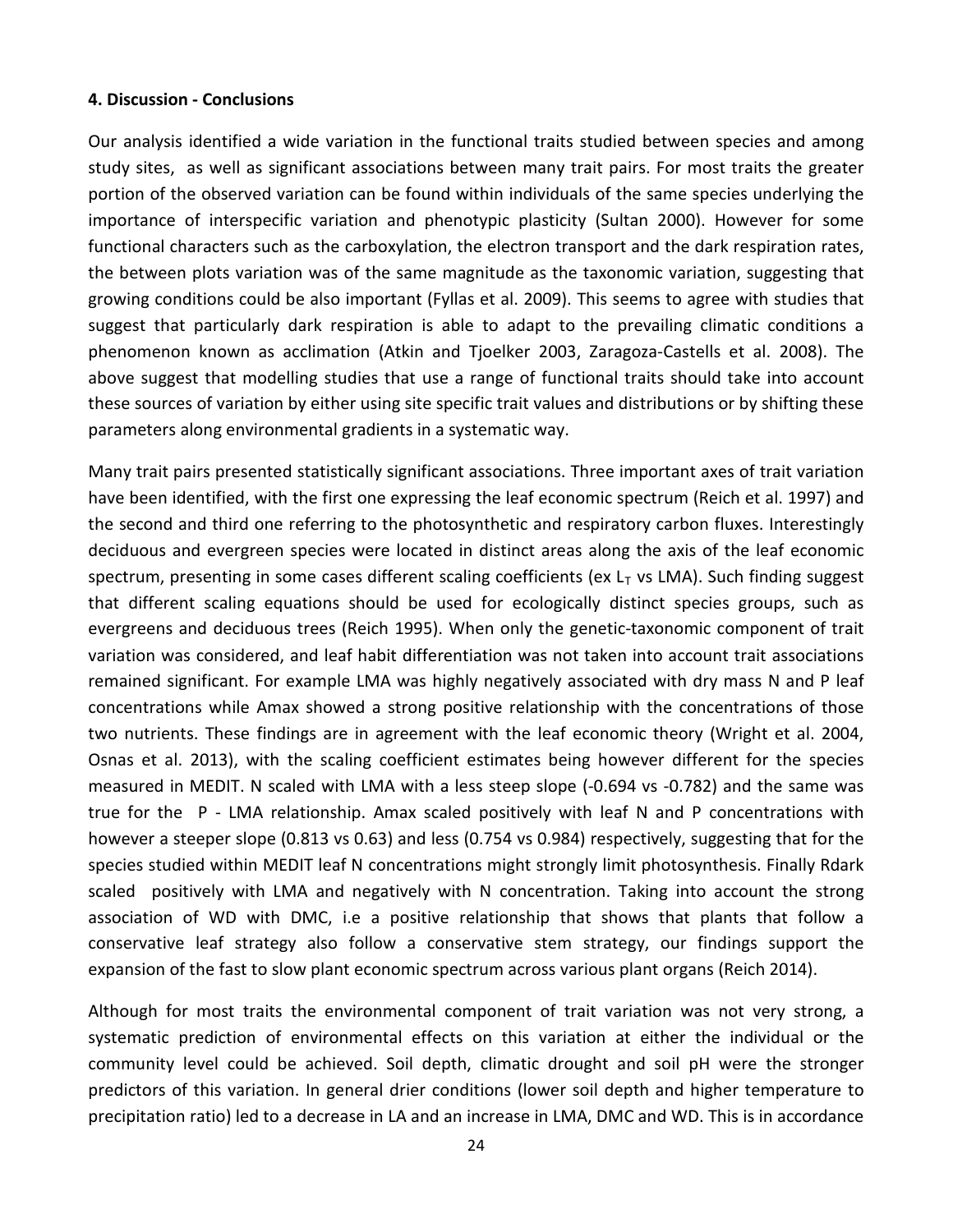with an expectation of more conservative strategies under higher stress environments. On the other hand lower soil pH (infertile conditions) was associated with higher leaf nutrient concentrations, suggesting the biotic component of the nutrient cycles is probably more important than the sole impact of soil chemistry.

### **References**

- Atkin OK, Tjoelker MG (2003) Thermal acclimation and the dynamic response of plant respiration to temperature. Trends in plant science 8:343–351.
- De Pury DGG, Farquhar GD (1997) Simple scaling of photosynthesis from leaves to canopies without the errors of big-leaf models. Plant Cell and Environment 20:537–557.
- Domingues TF, Meir P, Feldpausch TR, et al (2010) Co-limitation of photosynthetic capacity by nitrogen and phosphorus in West Africa woodlands. Plant, Cell & Environment 33:959–980.
- Fyllas NM, Patiño S, Baker TR, et al (2009) Basin-wide variations in foliar properties of Amazonian forest: phylogeny, soils and climate. Biogeosciences 6:2677–2708. doi: 10.5194/bg-6-2677-2009
- Güsewell S (2004) N : P ratios in terrestrial plants: variation and functional significance. New Phytologist 164:243–266. doi: 10.1111/j.1469-8137.2004.01192.x
- Kattge J, Díaz S, Lavorel S, et al (2011) TRY a global database of plant traits. Global Change Biology 17:2905–2935. doi: 10.1111/j.1365-2486.2011.02451.x
- Lavorel S, Díaz S, Cornelissen JHC, et al (2007) Plant Functional Types: Are We Getting Any Closer to the Holy Grail? Springer Berlin Heidelberg
- Lavorel S, Garnier E (2002) Predicting changes in community composition and ecosystem functioning from plant traits: revisiting the Holy Grail. Functional Ecology 16:545–556. doi: 10.1046/j.1365- 2435.2002.00664.x
- McGill BJ, Enquist BJ, Weiher E, Westoby M (2006) Rebuilding community ecology from functional traits. Trends in Ecology & Evolution 21:178–185. doi: 10.1016/j.tree.2006.02.002
- Niinemets Ü (2015) Is there a species spectrum within the world-wide leaf economics spectrum? Major variations in leaf functional traits in the Mediterranean sclerophyll Quercus ilex. New Phytol 205:79–96. doi: 10.1111/nph.13001
- Osnas JL, Lichstein JW, Reich PB, Pacala SW (2013) Global leaf trait relationships: mass, area, and the leaf economics spectrum. Science 340:741–744.
- Reich PB (2014) The world-wide "fast–slow"plant economics spectrum: a traits manifesto. Journal of Ecology 102:275–301.
- Reich PB, Walters MB, Ellsworth DS (1997) From tropics to tundra: global convergence in plant functioning. Proceedings of the National Academy of Sciences 94:13730–13734.
- Reich PB, Walters MB, Kloeppel BD, Ellsworth DS (1995) Different photosynthesis-nitrogen relations in deciduous hardwood and evergreen coniferous tree species. Oecologia 104:24–30.